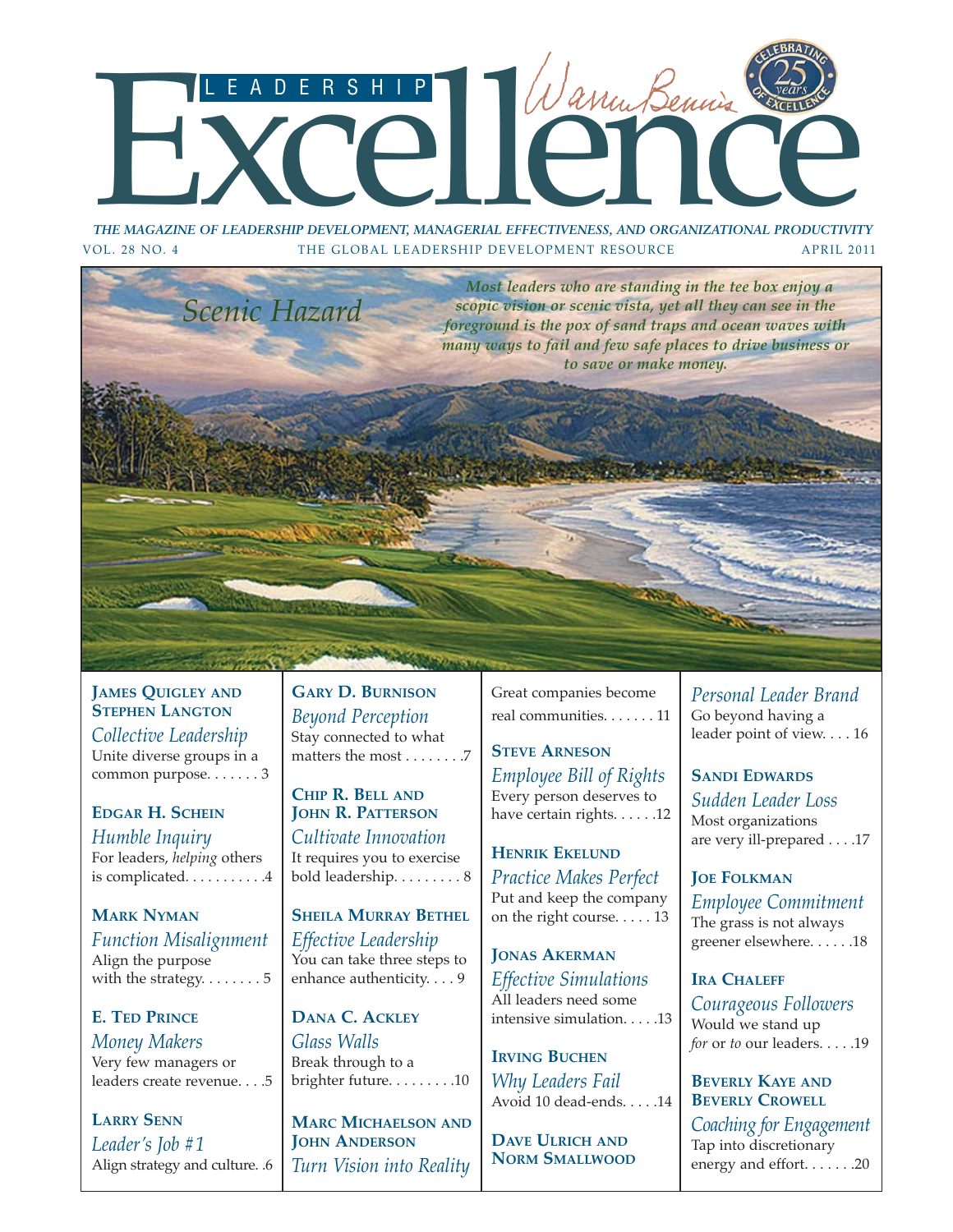### $E \cdot D \cdot I \cdot T \cdot O \cdot R$ 'S  $N \cdot O \cdot T \cdot E$

### **Principle-Centered**

*I feel that I've come full circle.*



### **by Ken Shelton**

I<sup>N</sup> MARCH LEADERSHIP Excellence co-sponsored the *Prin-*N MARCH *LEADERSHIP Excelciple-Centered Leadership*

*Conference* at Utah State University Huntsman School of Management, home of the Covey Center for Leadership.

In 1984, we started publishing *Leadership Excellence* under the banner of the *Institute for Principle-Centered Leadership*—as a joint-venture alliance with the Covey Leadership Center. That same year, I started writing two books with *Stephen R. Covey*: *7 Habits of Highly Effective People* and *Principle-Centered Leadership*. While *7 Habits* sold more

copies (one of the top 20 best-selling nonfiction books of all-time), the idea of PCL may be more useful as a leadership development paradigm.

In a nutshell, PCL is based on the notion that *Universal Principles ultimately govern in life and leadership*. As Covey has proven, when people seek to develop a value system, they identify the same basic values

when four conditions are met: you get enough people interacting; there is a spirit of trust and openness; people are informed about the problems and issues; and they feel they can communicate freely and synergistically. And these universal values deal with four dimensions: physical or economic; social or relationship; mental, talent, or intelligence; spiritual or meaning.

"If leaders don't build their value systems on bedrock principles and try to live by them—acknowledging that they fail much of the time, but striving to get back in alignment—they'll have dysfunctional cultures," notes Covey.

"As leaders alienate themselves from *moral conscience* based on natural laws and correct principles, they are influenced more by the *social conscience* of political correctness, popularity, and public relations. In every great culture or organization, people speak up when they see *misalignments* between *principle* and *practice*, and try to close the gap. Leaders may know intuitively that they are off track, but lack an information system that tells them how far off track they are. They tend to under-correct with a superficial LD program, or over-correct by downsizing—harming the culture."

So, base your LD on bedrock principles.

### Coming Full Circle

Also in March I visited the offices of *The Full Circle Group*, aiming to deliver on the promise of *effective leadership* and *business performance*. Developing effective leadership is now a strategic priority, says partner *Bill Adams*. "Given the high impact that effective leadership has on performance, it is tempting to treat leadership development as an activity separate from running the business. Our unique approach engages organizations in *leader development* within the context of *business performance*. This integration is our governing principle, and when this principle is put into practice, it helps organizations develop *leadership as a competitive advantage*.

> Again in March, I welcomed home a son, *Chris*, who had been serving two years in Sweden, and (within two days) welcomed two granddaughters (*Kora* and *Zoey*) into the world. This, indeed, is coming full circle.

I selected the great golf art of *Linda Hartough* for the cover this month because all of us face a *hard*,

*Linda Hartough*

*tough* situation like the ninth hole at Pebble Beach. Whether we are new-born or born again or coming full circle, the cycle of life and leadership presents challenges. The vision or vista may be appealing, but in the foreground we see nothing but rough traps.

### Learning/LD Elite

*Congratulations to the 2011 LearningElite Organizations:* Accenture, Alexian Brothers Medical Center, Allied Barton Security Services, Almac Group, Amdocs, AT&T, Banner Health, Bristol-Myers Squibb, CA Technologies, Cerner., Defense Acquisition University, Deloitte, Department of Veterans Affairs, EMC., Emory University, Farmers Insurance Group, FedEx, Genentech, General Mills, Grant Thornton, IBM, InterContinental Hotels Group, J. C. Penney Co., Life Time Fitness, Loblaw Cos., Lowe's Cos., ManTech Intl., McDonald's, Nationwide Insurance, NetApp, New York Presbyterian Hospital, NIIT USA, Orkin, Procter & Gamble, Prescription Solutions/ UnitedHealth Group, Qualcomm, RWD Technologies, Scotiabank, Sidley Austin, Spectra Energy, St. Peter's Health Care Services, Vanguard, and Vi. **LE**

Ken Shelt*e*n

*Editor since 1984*

### Volume 28 Issue 4

**Leadership Excellence** *(ISSN 8756-2308) is published monthly by Executive Excellence Publishing, LLC (dba Leadership Excellence), 1806 North 1120 West, Provo, UT 84604.*

#### **Editorial Purpose:**

*Our mission is to promote personal and organi-zational leadership based on constructive values, sound ethics, and timeless principles.*

**Basic Annual Rate: US** \$99 one year (12 issues))

**Corporate Bulk Rates** *(to same address)* Ask about logo and custom editions and foreign bulk rates.

#### **Article Reprints:**

For reprints of 100 or more, please contact the editorial department at 801-375-4060 or email CustomerService@LeaderExcel.com. Permission PDF US: \$75.

*Internet Address: www.LeaderExcel.com*

#### **Submissions & Correspondence:**

All correspondence, articles, letters, and requests to reprint articles should be sent to: Editorial Department, Executive Excellence, 1806 North 1120 West, Provo, Utah 84604; 801-375-4060, or editorial@LeaderExcel.com.

**Customer Service/Circulation:** For information on products and services call 1-877-250-1983 or email: CustomerService@LeaderExcel.com.

**Executive Excellence Publishing:** *Ken Shelton,* CEO, Editor-in-Chief *Sean Beck,* Circulation Manager

#### **Contributing Editors:**

*Chip Bell, Warren Bennis, Dianna Booher, Kevin Cashman, Marshall Goldsmith, Howard Guttman, Jim Kouzes, Jim Loehr, Tom Peters, Norm Smallwood*

The table of contents art is a detail from<br>**2010 U.S. Open Championship, The 9th Hole, Pebble**<br>**Beach Golf Links** (image cropped) © Linda Hartough, and is courtesy of the artist and art print publisher Greenwich Workshop*.*

For additional information on artwork by Linda Hartough, please contact: Greenwich Workshop

151 Main Street Saymour, CT 06483 1-800-243-4246 www.greenwichworkshop.com

*Full view of table of contents art.*



*Copyright © 2011 Executive Excellence Publishing. No part of this publication may be reproduced or transmitted without written permission from the publisher. Quotations must be credited.*



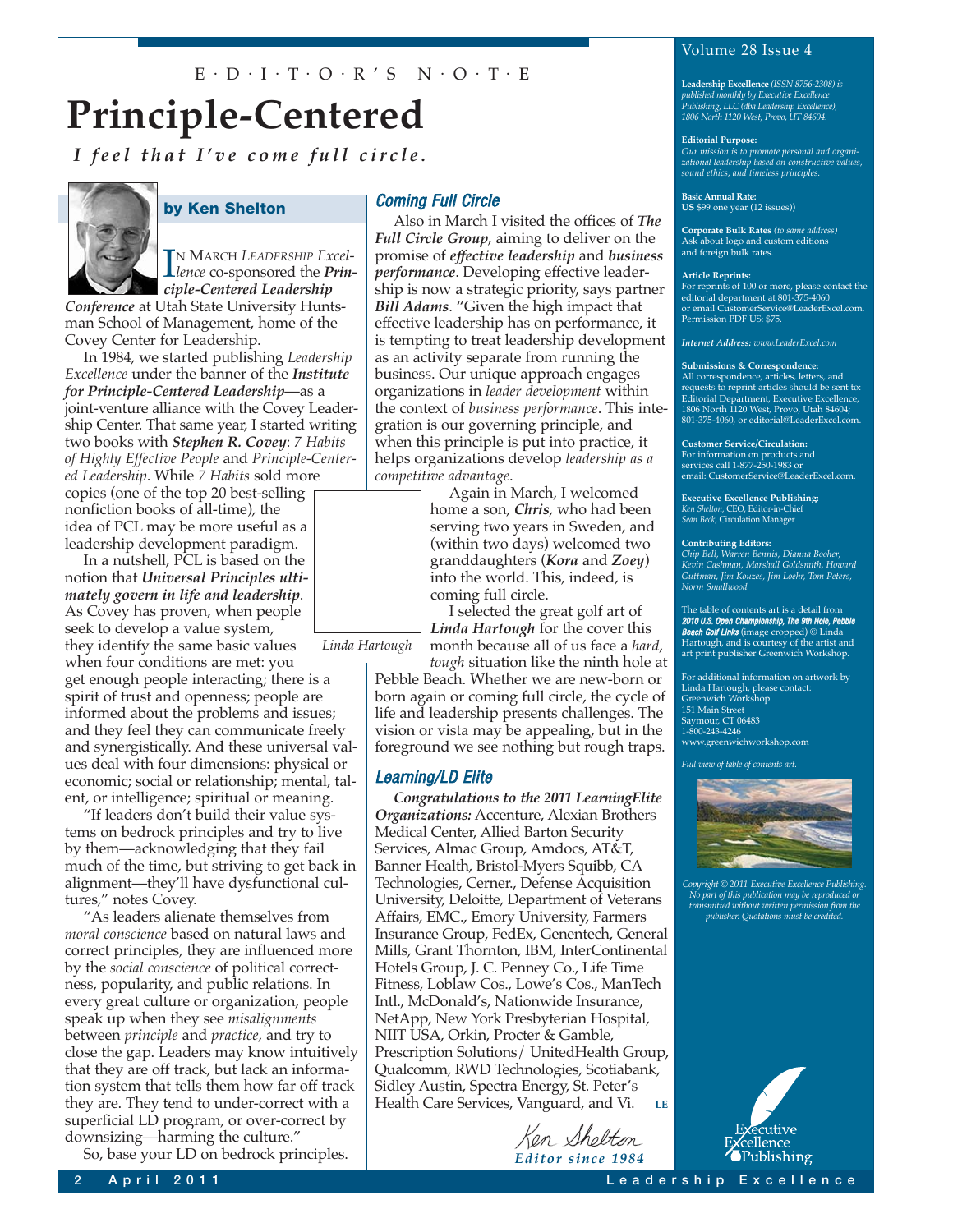# **Collective Leadership**

*Go from platitude to practice.*



#### **by James Quigley and Stephen Langton**

COLLECTIVE LEADERSHIP—THE ABILITY to unite diverse groups of people in a common purpose, to achieve teamwork on a grand scale—is the lifeblood of successful organizations. Every project, strategy, meta-goal or vision depends on effective teams, on collaboration. *A leader is nothing without followers*; no manager is an island.

Statements like these have been made and reprised in management books for decades. The idea that working together is *a good thing*, that it gets complex tasks done—and that it is necessary for both organizations and society—is as old as it's elementary.

But what does *collective leadership* look like? *What are the models for effective leaders and followers?* How can you ensure *the whole* will be greater than *the sum of the individual parts*? Here, things get blurry. Applying the theory of collective behavior to modern management is still a work in progress.

Three years ago, we started a major project to bring *collective leadership* beyond the platitudes into practice. We reviewed hundreds of perspectives on *collaboration* and *collective action* drawn from several disciplines and made case studies of 60 examples of *collective leadership* in diverse organizations across geographies. The result was *As One*, a new service offering to our clients.

Designed to help *minimize* and *manage* the intangible *people risks* of strategy execution, *As One* identifies and measures *three conditions for collective leadership*: *1) Shared Identity*—people see themselves as *members*, not as outsiders; *2) Directional Intensity*—people feel impelled to do what's needed to achieve the organization goal; and *3) Common Interpretation* —people have *common mental models of how work will get done*.

*All three factors are equally important.* To fail to correct deficiencies in any one is to make the *strategic bet* less safe. It was, however, in the development of a measurement tool for the third that our efforts were most concentrated.

*How do you track common interpretations of rather abstract mental models?* How do you concretize *collective leadership*? To make the *As One* diagnostic robust, we had to find an answer. *Traditional leadership theory* wasn't helpful. The twin poles of *command-and-control* and *hierarchy* on the one hand and *collaboration* and *flat-and-fluid structure* on the other could not tell the whole story.

### Eight Models or Archetypes

Using a *self-organizing map* (SOM), we drew out the relationships among our 60 case studies and compiled a set of *eight distinct archetypes*:

*1. Landlords and tenants.* In this *command-and-control, top-down model*, leaders control access to valuable or scarce resources and dictate the terms for followers' participation. The landlords' power base grows with the num-



ber of tenants they attract and retain. At best, the relationship is mutually reinforcing: tenants commit to the rules; landlords ensure those rules are fair.

*2. Community organizer and volunteers.* Leaders bind the activities of followers together through an *inspirational story* and provide the rationale for the *cause*. Leaders don't, however, tell followers what to do. The decentralized organization functions more by *philosophy* than by rigid *rules and structures*.

*3. Conductor and orchestra.* Highly trained members perform, with care and precision, repetitive and scripted tasks. Protocol-driven, they're about doing essentially the same things but in new, better, and more efficient ways. The leader motivates the team by the promise of *helping them achieve their personal best*. There's little room for *improvisation*—but room for *excellence*.

*4. Producer and creative team.* In this archetype, the leader has the vision and the power to bring together a team of highly inventive and skilled independent individuals. Producers guide a

project; their carefully selected teams make it happen. Ideas are developed through frequent meetings and interactions and an open culture of collaboration. Long-term success depends on constant innovation and reinvention.

*5. General and soldiers.* Soldiers focus on well-defined and scripted tasks, motivated by hierarchical structure and the prospects of promotion. Extensive training is needed for recruits to understand the culture and to learn specific skills. The generals' authority—their ability to command respect—is just as important as their mission. Without it, the organization disintegrates.

*6. Architect and builders.* Leader need a team of skilled followers to bring their blueprint to life. Builders are master craftsmen and innovators capable of finding new solutions to technical and practical problems. Interdependent links in a project management chain, they strive to achieve milestones mapped to deliberate work cycles. As each link is completed, they're one step nearer to realizing the architect's grand design.

*7. Captain and sports team.* Once players, leaders know the rules of the game. They combine the *practical skills* of followers with the ability to *motivate and improvise*, often adapting to new challenges in real time. Members of the team have a strong sense of shared identity and see each other as equals. There is minimal hierarchy. Leaders, like followers, get their hands dirty.

*8. Senator and citizens.* This model is a *democracy*. The leader's style is *consensual*: problems are tackled through free and open debate. The *senator leader* is the guiding intelligence who oversees decision-making, but followers work independently. In return for their personal freedom, citizens willingly commit to the *constitution* and to responsibilities they owe to the collective.

*Landlord and Tenants, Conductor and Orchestra, and General and Soldiers* are variations on the command-and-control theme; the other five archetypes are more agile and adaptive. None is inherently weaker or stronger—but might be in certain situations. An organization intent on *continuous innovation* wouldn't operate well as *Conductor and Orchestra or General and Soldiers*.

The SOM provides a taxonomy for *collective leadership* and puts management in a practical, how-to context. **LE**

*James Quigley is CEO of Deloitte Touche Tohmatsu Limited, co-chairman of the Deloitte Center for Collective Leadership, and co-author of* As One: Individual Action, Collective Power *(Portfolio). Stephen Langton is Managing Director of the Deloitte Center for Collective Leadership, Deloitte Touche Tohmatsu Limited. Visit www.deloitte.com/about.*

*ACTION: Practice collective leadership.*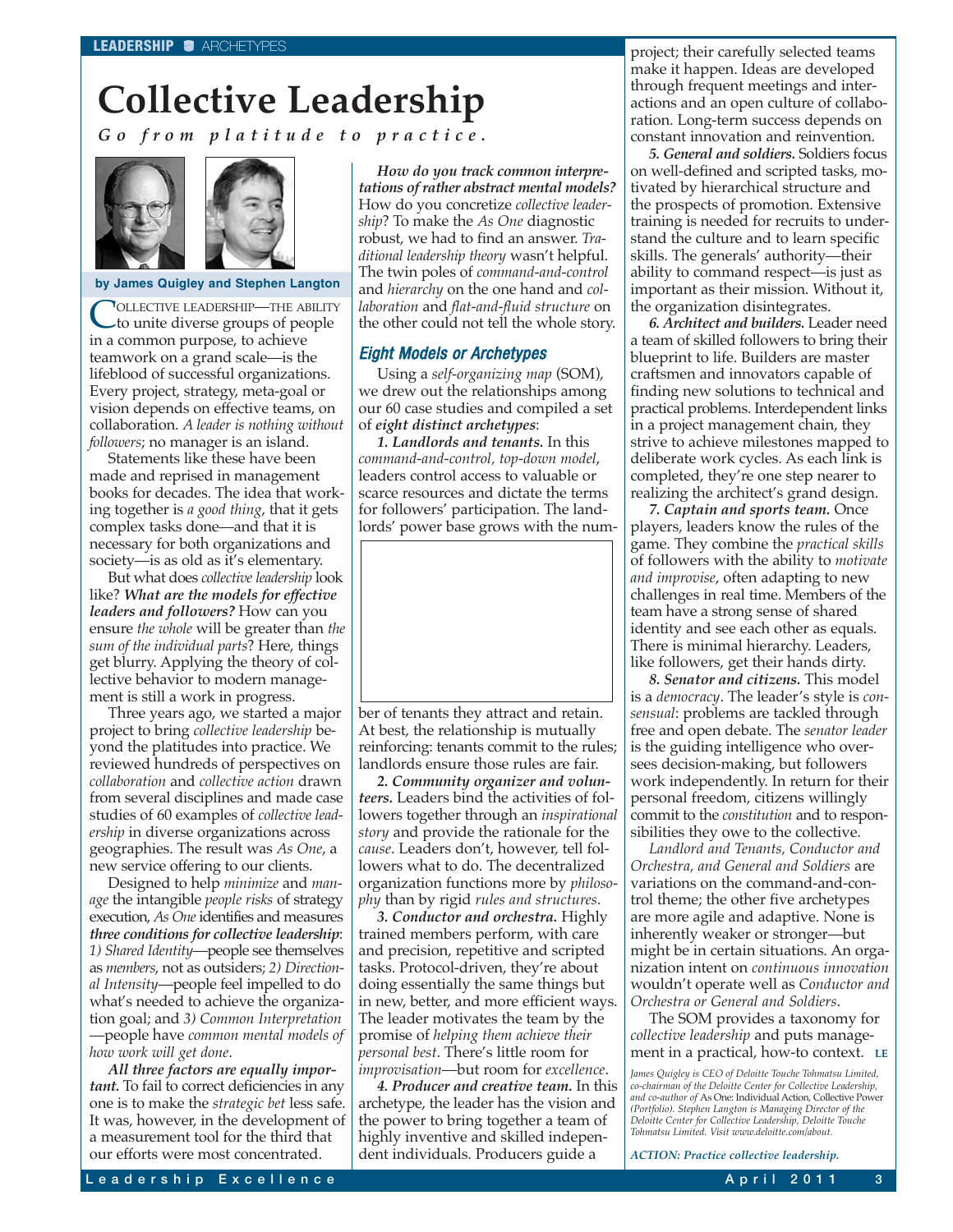### **Humble Inquiry** *It's the key to helping.*

### **by Edgar H. Schein**

SINCE LEADERS ARE SUP-<br>posed to *set direction*, *display wisdom*, and *tell*

*their followers what to do*, we've become obsessed with leadership competencies that emphasize action, direction, and charisma. That works in a simple world where leaders can figure out what to do. Alas, that is not the world of today.

In a world of complexity, globalism, multiculturalism, dispersion, and social responsibility, formal leaders won't know enough to be decisive, will depend more on the knowledge and skill of colleagues, will manage networks of people from different cultures, and will factor in new priorities in decision making. These requirements force us to focus anew on Greenleaf's concept of *servant leadership* and my concept of *the leader as a giver and receiver of help*.

Leaders can't give direction if they don't understand the complex realities of the situation, which means: 1) seeking help from many others to provide the information needed, 2) creating situations in which others are motivated to provide such information, and 3) helping others implement the desired courses of actions. Leaders need to seek, offer, provide and accept help and often they are not very good at it.

### Key to Successful Helping

*Helping* is complicated, since in most cultures being a *competent adult* means *not needing help*. To ask for help puts the person *one-down* and puts the potential helper temporarily *one-up*. To ask for help makes you vulnerable. To be asked for help makes you powerful. To offer help when it has not been asked for is displaying power. The situation is initially unbalanced. Normal social processes are balanced and equitable. We know our roles and the rules of tact insure that *most conversations are equitable in terms of the social economics*. When one person speaks, others *pay* attention! Asking for help or offering it when it is not asked for disrupts this process. And *for a leader to ask for help is a double disruption of leader/follower expectations*.

*So what can go wrong?* The person *asking for help* must trust the potential helper not to take advantage of the situation. The person *being asked for help* must be sensitive to the vulnerability of the help seeker and ensure that he or she does not make matters worse by belittling the seeker, giving premature advice, jumping to conclusions about what might be helpful, or reinforcing the *one downness* of the seeker. And, the seeker must be clear about what he or she needs, not asking something irrelevant just to *test* the potential helper. The biggest trap for the seeker is to *ask the wrong question*; the biggest trap for the giver is to *answer that wrong question*.

For *help* to be *helpful*, the leader seeking help must reveal *the real problem*, and those being asked to help must enable the leader to reveal the real problem. Hence, a relationship of trust must either exist or be built.

*Humble inquiry is the most reliable way to test or build a relationship of trust.* By *humble*, I mean that the helper must ask a question to which he or she does not already know the answer. If we are asking just to check our expectation or presupposition or assumption



or hypothesis, we won't learn what the person seeking help needs or wants. If the seeker is the leader or boss, the subordinate or peer has to ask some humble questions. If the group member or subordinate comes to the boss for help, the leader or boss must humbly inquire what is really being asked.

By *inquiry* I mean that *the first steps in the helping process must be questions, especially by helpers*. Even if the seeker asks a question, if helpers do not engage in some humble inquiry, they won't know whether what was asked was *the real problem* on which help is needed. *Inquiry* does not have to be a set of questions. Showing an open attentive demeanor, encouraging the seeker by staying silent, or saying *tell me more* will reveal relevant information. If the seeker feels listened to, that equilibrates the social situation. It builds a momentary *helping relationship* in which both parties can more easily say what is on their minds.

### Master Two New Skills

Two sets of skills are involved in developing helpful relationships:

*1. Learning how to ask the right questions.* Different questions have different impacts. Do we want respondents: a) to continue their story (humble inquiry), or b) to become more diagnostic by asking many "why" and "what did you do" questions, or c) do we want to confront them: "Have you thought about doing this?" (advice in the form of questions).

Knowing when to ask what type of question and assessing the impact of different questions requires practice. As leaders, we tend to use *confrontative questions*. We think that *being a leader* means *knowing what to do and offering guidance and advice*. In the new world, often formal leaders won't know the answer and need to create a helping situation in which they and others solve the problem together (mutual helping).

*2. Learning what role to take in the helping situation.* Do we want: a) to be the *expert* and provide information or a service, b) to be the *doctor* who will diagnose the problem and offer a prescription, or c) to enable the *client* to solve his/her own problem by being more of a *process consultant*.

If the seeker clearly wants information or a service, we provide it, but we must be sure that what the seeker asks for is, in fact, the problem to be solved. Often in building the helping relationship, we discover that since the situation is complicated we have to take on more of a doctor role. If human systems are involved, we also discover that we can never learn enough about the client's system to offer answers or advice, but we can become a process consultant, a role in which we focus on helping the client to solve his/her own problem. In this case, the helper and client become a team working together to diagnose and figure out what to do.

We often assume that the leader must give the answer or be the doctor; in the multicultural new world, leadership will require more of a *process consultation* role, since only the team members will have the knowledge and capacity to solve the problem. *Leadership will involve a constant shifting of roles as the task demands change*. All team members need to ask for and provide help as needed. *Leadership becomes a distributed function.* From this view, *teamwork* can then be seen as *perpetual mutual helping*, requiring each team member to engage in humble inquiry with other members.

*Mutual helping* is a critical leadership skill—and humble inquiry is the key to creating *mutual helping relationships*. **LE**

*Edgar H. Schein is the author of* Helping: How to Offer, Give and Receive Help *(Berret-Koehler). Visit mitsloan.mit.edu. ACTION: Engage in humble inquiry.*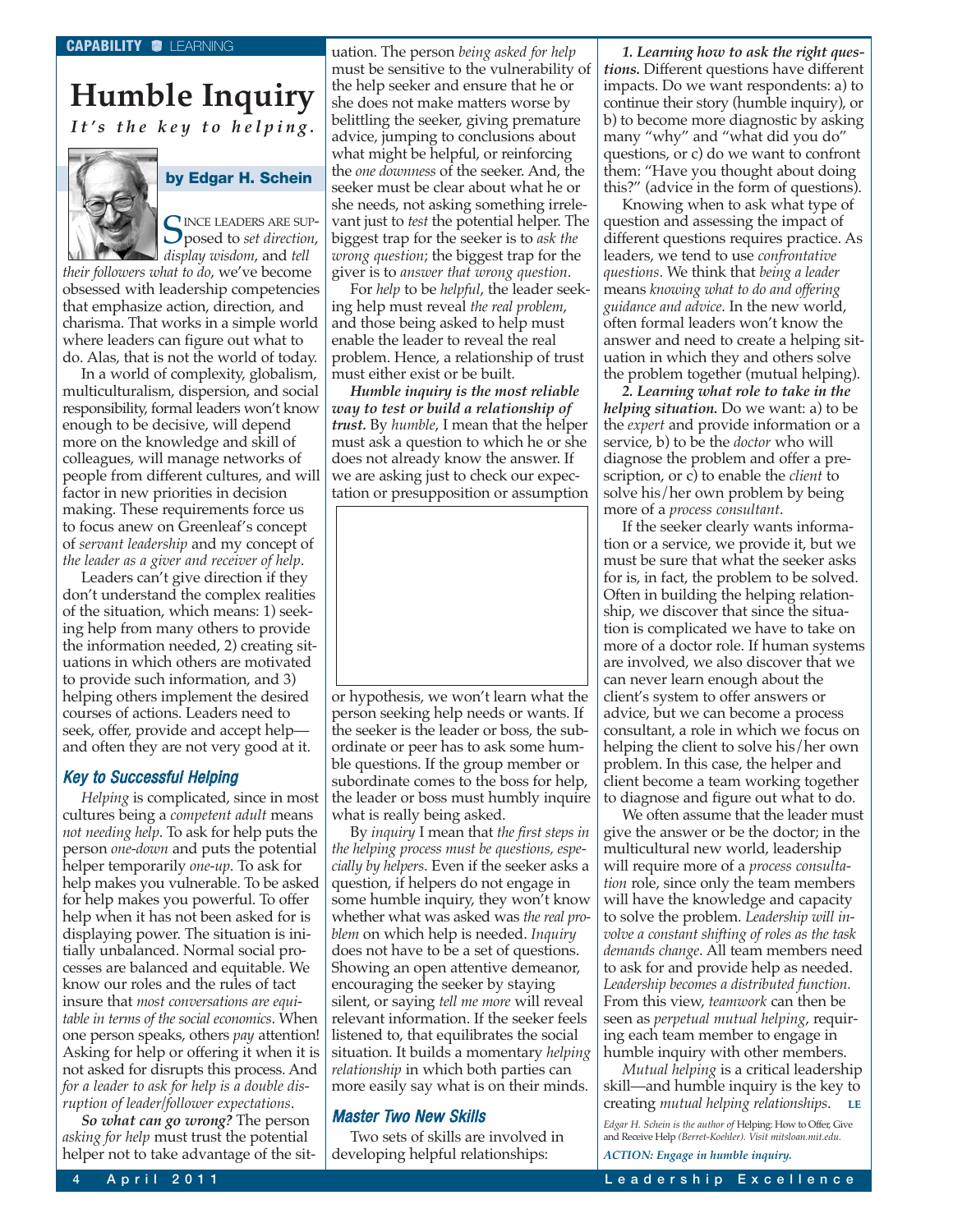### **Function Alignment**

*Align with the purpose and strategy.*



### **by Mark Nyman**

IN GOOD AND BAD ECON-<br> **Omies, functions such**<br> **Colling Einaman and IT** IN GOOD AND BAD ECONas HR, Finance, and IT

are in a *continual cycle* of growing then shrinking and centralizing only to decentralize. They are reengineering, downsizing, outsourcing, or creating *shared service* organizations. One day they are asked to *increase responsiveness*, the next they're asked to *cut cost and improve efficiency*. Most change efforts focused on

support functions have unintended negative results. For example, when the HR function makes what they feel are positive changes, line leaders often have a negative view. While they value the contribution of the HR people assigned to them, they don't value the contribution of the function. Why? *The changes HR makes to improve the function do not help the line leaders improve business results*.

When functions try to improve without aligning with the organization as the *primary* outcome, they tend to *hurt* rather than *help* business performance.

### Five Types of Misalignment

Five types of misalignments occur: *1. Optimizing the function.* Often a function will implement changes that make their work more efficient or easier while making it harder for the organization to achieve its goals. Support functions must know *who they are connected to* and *how their actions and improvements will impact the core business*. When you are in a support role, most of the requirements need to flow *from the business needs out* rather than from the support organization to the business.

*2. Standardization versus customization. Standardization* is a common solution in cost-cutting initiatives and streamlining functions. When properly applied, it creates great value and cost savings. But when business drivers call for *customization*, standardization results in rework, shadow organizations, and other drains on people's time. The belief that work is scalable is not enough of a reason to standardize.

*3. Utilization versus availability.* Functional groups are often challenged

to *be available whenever someone wants their services* but also *be lean enough that their people are being fully utilized*. As with technology tools, managing *utilization* versus *availability* often feels like a nowin situation. In fact, trying to do both is a no-win. Functions must be clear about the primary drivers of business success to determine where they apply *utilization* or *availability* as organizing principles. And support organizations need a clear method for prioritizing their work and who they respond to first to keep the business running.

*4. Solutions looking for problems.* Too many improvement efforts are *solutions looking for problems*. Many functions, in *being proactive* with good intentions, identify a concept that they find compelling, get management support, and implement the concept without under-

> standing the relevance or application on day-to-day work. Creating work for others tends to creates the biggest credibility gap between functions and those they serve. So, *always identify what business need you are meeting*. Otherwise, your leaders may see your work as an added bur-

den or distraction from real work.

*5. Accountability confusion.* This occurs when functions police budgets, policies, and procedures that belong to the line and become accountable for issues that belong to the line. It's alarming how many functions desire this responsibility. It creates misalignment, victims out of those who are being policed, and becomes a rationale for the line not taking responsibility and accountability for results.

*Solutions to misalignment* involve *understanding requirements* (what effective support looks like) and determining *what responses drive the most value*. This includes looking at the work you are doing and understanding how to best position the work for the good of the business. *The most lasting solution comes from understanding business purpose and strategy and aligning all functions to the same end result.* Most leaders see *the need for alignment* but don't address *what is being aligned*. *Alignment* implies *direction* or a *reference point* to align everything else with.

Support functions that are aligned to the business have clear priorities and those working in the function clearly see the role their work plays. **LE**

*ACTION: Align functions with business strategy.*

**Money Makers** *Do your leaders have it?*



LEADERSHIP DEVELOP-<br>
ment approaches should include *business*

**by E. Ted Prince**

*acumen* within their ambit, and these approaches need models with the power to predict *leadership acumen*.

*Do your executives have what it takes to create capital?* My goal is to *assess the business acumen of managers and leaders*; predict their impact on the financial outcomes; predict the financial impact of teams; predict financial impact using metrics that appear in financial statements; and translate these into predictions of *valuation impact*.

My work is a part of the emerging discipline of *behavioral finance*. This shows how cognitive biases impact decision-making. We enable the prediction of financial impact by identifying how the cognitive biases of managers impact financial outcomes.

*Business acumen can be measured and its impact predicted.* One aspect of our work shows *what behaviors characterize managers with exceptional capabilities for creating capital*—the personalities of people who excel at making money.

We've developed *three core psychometric assessment instruments*:

• *Financial Outcome Assessment* (FOA) measures the *financial signature* of managers—their *propensity to create capital*.

• *Executive Outcome Assessment* (EXOA) measures the behavioral characteristics that lead to specific outcomes—how a manager's behavior impacts financial outcomes in practice in his situation.

• *Corporate Financial Outcome Assessment* (CFOA) measures the financial mission based on behavioral data. This enables us to evaluate alignment and measure competitive prowess from a behavioral perspective

Since many executives have experienced these assessments, we can now look at the behaviors associated with capital creation and financial impact and correlate the financial signatures of managers with leadership outcomes.

### Exceptional Money-Makers Are Rare

We focus on the most exceptional types of propensity for capital creation. *Most managers do not create capital*—they *consume* it *(only 12 percent create capital)*.

*Mark Nyman is an expert on HR Transformation with Results Based Leadership. Call 801-492-6955 or visit www.rbl.net.*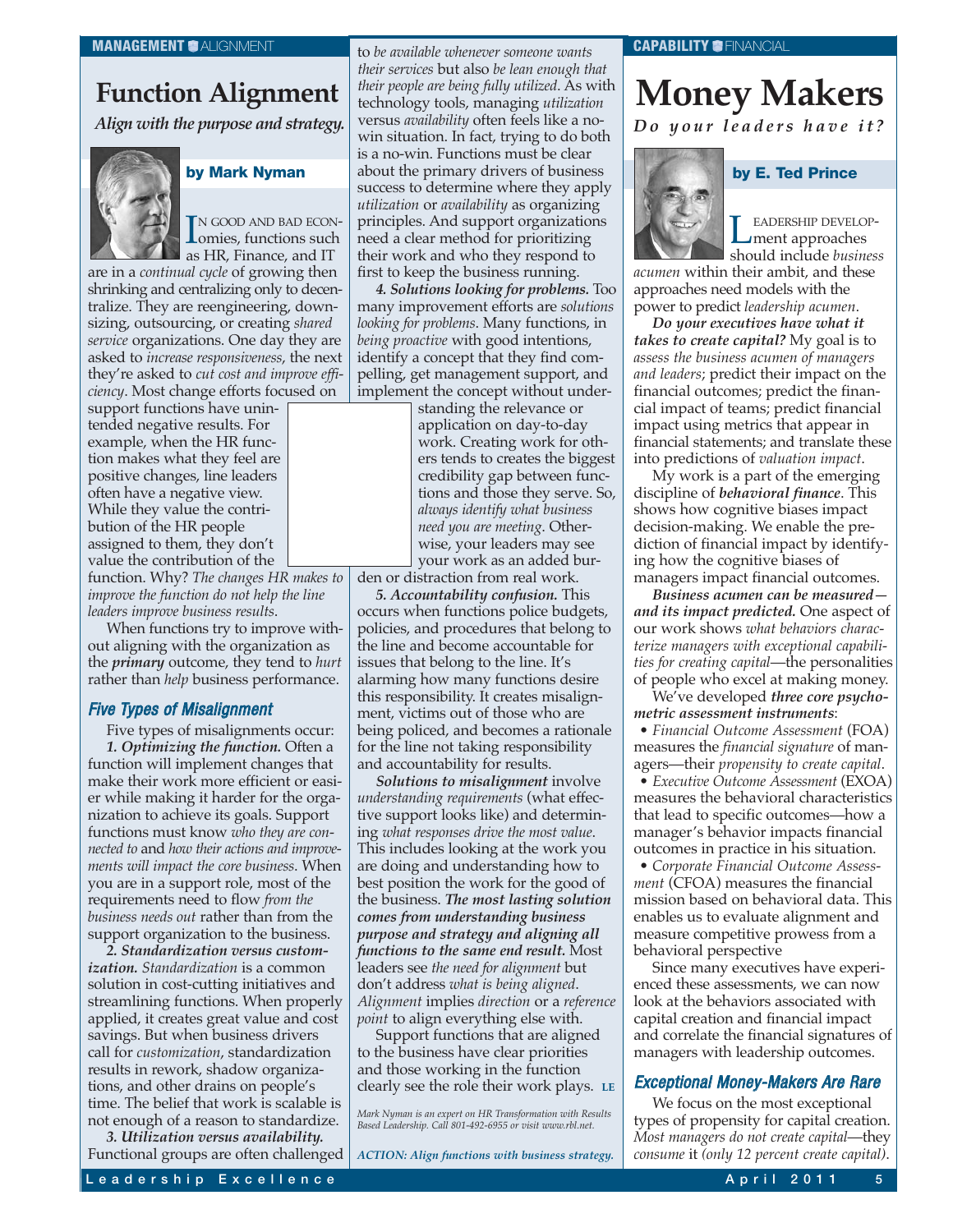*Four personality types have exceptional capabilities in creating capital* (yet even within these groups, only a small subset excel in creating capital):

*• Alchemists* are *introverted* and *streetwise*, meaning they distrust logic. They invariably create a new high-value product that creates new market segments. To qualify for this characteristic, the person is usually *intensely* introverted and streetwise. Usually the company founded by this person does well, even though the founder is highly introverted, because the product is revolutionary enough that it attracts more market interest and sales support that the founder himself can't attract.

*• Visionaries* are extremely forward looking and strongly oriented to giving up the present for a far-off future. If they are too altruistic or too individualistic, they will fail to generate revenue. They can be only *mildly altruistic* or *mildly individualist*; however, being mildly visionary is insufficient—the psychological impulse to look forward must be intense; otherwise, the person will not show exceptional money-making and capital creation propensity.

*• Customer analysts* are strongly sales oriented, rather than product oriented. However, if they are too strongly salesoriented, they won't have a high propensity to create capital. They are also strongly financially oriented. This does not mean that they will have financial qualifications; in fact, usually they will not. Rather their zone of psychological comfort is exceptionally strong in dealings with finances.

*• Generals* are disciplined planners, but *if they are too strongly planning oriented, they are too slow in adapting to market conditions* and thus lose market opportunities. In addition, these managers can't be extremely consensual or commandoriented in their styles. If they become too strong in these areas, they lose the propensity to create capital.

Where a manager or leader falls on the money propensity scale depends on their behavioral characteristics and their intensity. You can use the results of these assessments to boost your selfawareness so that you can improve your financial and valuation impact and thus align better with the financial mission of the organization and with its valuation goals. *Seek training in business acumen.* Complete the assessments, link your behaviors to business outcomes, and create self-awareness as to how this can improve your impact. **LE**

*E. Ted Prince, Ph.D., is CEO of the Perth Leadership Institute. Call 352-333-3768 or visit www.perthleadership.org.*

*ACTION: Boost your money-making capability.*

### **Leader's Job One**

*Align strategy, structure and culture.*



### **by Larry Senn**

CEOS AND SENIOR TEAMS<br>have a lot—usually<br>the grade are their too much—on their

plates, especially today. So, what are the blue chips, the highest value things for CEOs to focus on? We believe there are three powerful drivers of performance that deserve their attention.

*1. Purpose and direction*—connecting people at all levels to the mission and their declared strategy for fulfilling that mission.

*2. Structure and enabling processes* —creating the best organization structure and supporting system to drive that strategy.

*3. An enabling culture*—ensuring the behaviors in the organization are the specific ones needed to make the structure and strategy work.

While this appears to be a reasonable agenda, several factors make this difficult to do. First, these drivers are vital but not time urgent, and culture is the hardest to shift into alignment. Most CEOs and their top teams can effectively adjust their strategies. They're also good at devising new organizational

structures. But as Ed Schein, one of the pioneers in culture, said, "An organization's culture is its response to the way things used to be."

In other words, the culture lags and can become the anchor out the back of the boat. We call this the *Jaws of Culture*. We've all encounter those jaws at one time or another when we go to implement a change and it doesn't go easily.

*Culture* represents *the collective norms and behaviors in the organization*. Most companies have solid core values and cultural traits that have made them great. They also have historic habits that haven't changed with the times. Those habits can get in the way, especially when strategy or structure/process changes or when higher levels of performance are needed. If not systematically addressed, these cultural barriers act like jaws in the culture that can chew up strategies and initiatives.

In terms of cultural traits, this shows

up in several ways. Cultural traits we commonly see that create barriers to change include turf issues, trust issues or people working in silos. These all get in the way when changes require collaboration across the enterprise. There is also a need for more agility and innovation than ever before.

Acquisitions are a part of the growth strategy for many companies and it is well known that the biggest reason for shortfall in acquisitions and mergers is "cultural clash". So, if that is the strategy, creating an acquisition friendly and aware culture is an imperative. Other companies are seeking to change their structure, such as moving from a holding company or decentralized model to a "one company" shared business model. In both situations, the cultural traits that need strengthening are trust and collaboration for the greater good.

To eliminate the Jaws of Culture, we advise CEOs to focus on the culture to support the strategy, beginning at the senior team because those leaders set the example for the rest of the organization. One CEO who did this to great success is Zappos CEO Tony Hsieh. He

> regularly points out that he had to get the culture right to succeed at creating the best customer experience. Why? Because it is the behaviors of employees that affect the experience customers have. Hsieh is an example of a CEO who focused on culture to support his service strategy and by doing so created a

distinctive competitive advantage.

In order to make their culture a launching pad for success, CEOs and their teams should define or revisit their organizations' cultural definitions. Do the value statements cover the kinds of behaviors the company needs to win at this moment in time? If not, they need to be adjusted. If the cultural definitions are fine but the behaviors don't match, CEOs need to first find ways to ensure the team at the top is living and modeling the desired behaviors. This is because organizations become shadows of their leaders. Special training processes and reinforcement systems can be used to bring the desired culture to all levels in the organization.

*Larry Senn, Ph.D., is Chairman of Senn Delaney, shaping cul-tures that enhance spirit and performance. Call 562-426-5400, email lsenn@senndelaney.com or visit www.senndelaney.com. This article is adapted from his interview in* The CEO Forum*.*

*ACTION: Align strategy, structure, and culture.*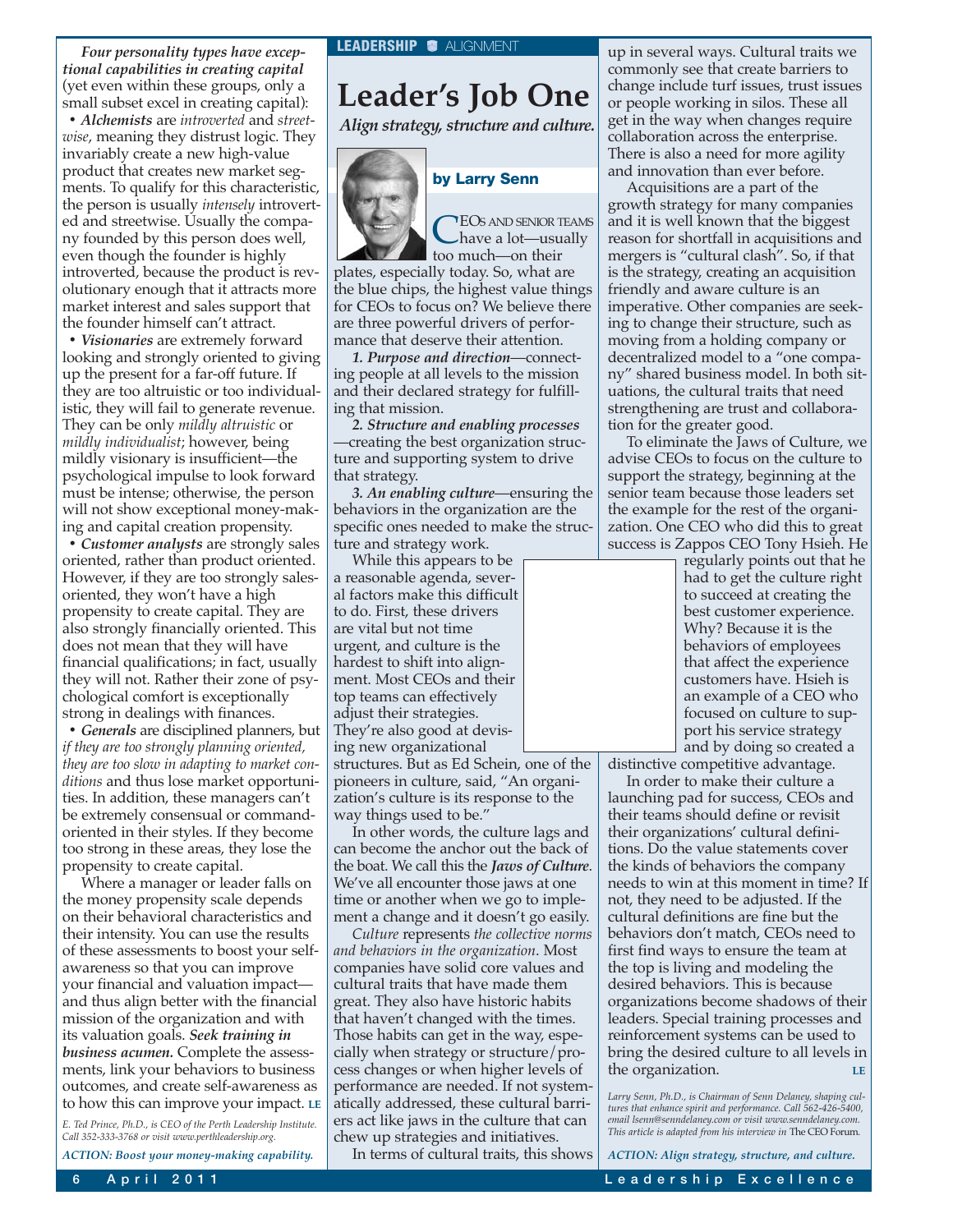# **Beyond Perception**

*Perception becomes reality.*



### **by Gary D. Burnison**

CONSIDER THIS STORY:<br>A group of settlers in a remote village of

Outpost were preparing for winter. The group's leader, unschooled in the old ways, guessed that the winter would be cold and that people should gather firewood. One day, he traveled to the nearest town and called the National Weather Service, which confirmed his suspicion: the winter was indeed going to be cold. The leader ordered more firewood to be collected, and checked in with the NWS again a week later, which amended its forecast—not only for a cold winter, but a very cold winter. So the people of Outpost gathered even more wood.

When the leader checked in with the NWS a third time, the prediction was now for a very, very cold winter. Finally, having asked for every branch and twig to be gathered, the leader asked the NWS how they could be so sure. The answer: "The people of Outpost are gathering a lot of firewood."

*In a directionless economy, it is very easy for perceptions to become reality.* The levers of growth are not as apparent as they were in the days of conspicuous consumption and fast credit.

Myopically focusing on the decline in Western consumer sentiment, you will undoubtedly perceive an economy that, while officially out of the great recession, is barely growing. If so, you are probably preparing for a long cold winter of anemic growth.

Not every leader, however, sees things the same way. This past summer, I spent much of my time on the road in Europe, talking to leaders from Paul Bulcke, CEO of Nestlé, to former Prime Minister of Hungary Gordon Bajnai. My mission was twofold: to be with employees and clients outside of the United States and to engage in discussions with other leaders on what they see, hear, and experience.

*In every conversation, I was struck by the bifurcation in perceptions*. For those who lead global enterprises, the proverbial glass is half full and continuing to fill. They are investing and hiring and expanding because they see

opportunities for growth. Others are innovating to capture consumer interest in global markets. And, it's not just technological innovation. I think of Nestlé, which launched its first floating supermarket on the Brazilian Amazon, a retail barge that extends its reach to more than 800,000 customers.

This global view contrasts sharply with the perception of those who have relied more on Western economies for growth. Those CEOs are more subdued. As they wait for consumers to crank up their spending again, the cup is not only half empty, but leaking steadily.

*So who's right and who's wrong?* It depends upon your perception. In this case, however, throw away perception—the classical lens of West versus East or developed versus emerging has



blurred. The world's axis has tilted and the compass spins in all directions.

*Leadership, however, is timeless and can't wait for clarity.* It is about *making and seizing opportunity*—not by sitting home consumed by pundits and prognosticators, but by leaders listening and learning from those who matter most: customers and employees.

Some months ago, on the eve of her retirement as chairwoman of Xerox, I met with *Anne Mulcahy*. She recalled her early days as CEO of Xerox when the company teetered on the brink of bankruptcy. As the new CEO in those days, Mulcahy was pulled in countless directions until she received some sage advice from Warren Buffett: "There is only *one way* you are going to get results, and that's by *keeping your customers loyal* and *your people engaged and motivated*. Get everything else out of the way."

By focusing on *customers* and *employees*—Mulcahy accomplished the nearimpossible: saving Xerox.

*The mission for leaders today is no different.* In a directionless economy in

which the signs are faint, *leaders must get close to customers and employees to separate perception from reality*.

Although it sounds simple, it can be difficult to do. Leaders who have spent their careers climbing a pyramid to reach the pinnacle can become insulated and even isolated if they don't separate who they are from what they do. They often become engrossed in the *inverted pyramid* that suddenly appears above them—layers of constituencies, including the media, special interest groups, stockholders, financial analysts, and so on. At the intersection of the two pyramids is the CEO, who must not only look over the horizon, but relentlessly execute today, for that determines the starting point for tomorrow.

*That means being connected to what matters the most*. This is what Mulcahy called "logging the miles," traveling to meet with employees and customers in person. It's a high-touch style of leadership that allows not just communication from the leader, but dialogue with the people who are the closest to the marketplace. As she observed, "I don't think people can get the sense of the leadership dynamic of the company without the ability to touch and see and interact on a personal basis."

Her comments bring to mind the observation by *Muhtar Kent*, CEO of The Coca-Cola Company. His first task in changing the culture into one of connection was to visit major and minor markets and to meet customers. It was the same tactic he used when he was in charge of Asia for Coca-Cola. "The first thing I did was to go to every country (39). Back then, most of our people didn't even know the names of our biggest customers," Kent recalled.

The experiences of Kent and Mulcahy should serve as a *wake-up call* for CEOs and other leaders to *consider where they are spending most of their time*. If they dwell at the intersection of the pyramid tips, they will be squeezed. If they overly rely on perceptions, it undoubtedly will be myopic and certainly will be filtered. If that happens, they shouldn't be surprised if they spend most of their time hunkering down for a long, cold winter.

Those who empower others while venturing out themselves to listen and learn will discover astonishing new levers of growth. For them, there will be pockets of spring where potential blooms and opportunity grows. **LE**

*Gary D. Burnison is CEO of KornFerry International and author of No Feat of Failure. Visit www.kornferry.com*

*ACTION: Focus on customers and employees.*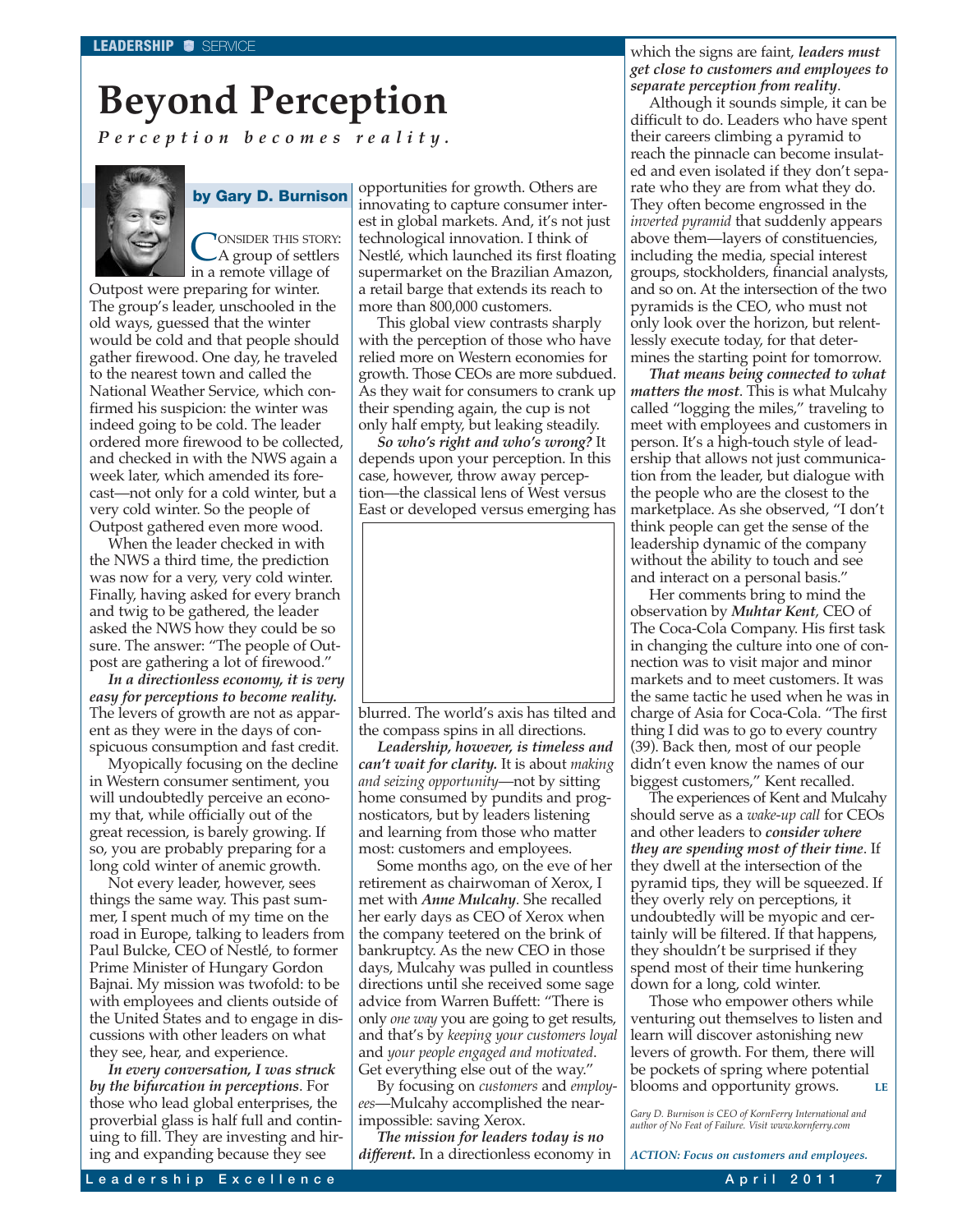# **Cultivate Innovation**

*It all requires bold leadership.*



**by Chip R. Bell and John R. Patterson**

IN TODAY'S INNOVATION-DEPRIVED EXCHANGE TO THE SURVEY OF THE SURVEY OF THE SURVEY OF THE SURVEY OF THE SURVEY OF THE SURVEY OF THE SURVEY OF THE SURVEY OF THE SURVEY OF THE SURVEY OF THE SURVEY OF THE SURVEY OF THE SURVEY N TODAY'S INNOVATION-DEPRIVED ECONproverb: "Fortune favors the bold but abandons the timid."

Once we consulted with a financial services company as their leaders considered launching a change management effort that would foster a more innovative approach to their marketplace. Every meeting, phone call and email was painted the color of timidity. "Why the extreme caution?" we asked them at the end of another donothing-but-talk meeting? The COO replied, "We've been in a *bunker mindset* so long we've forgotten that chutzpah has been the key to our success."

A steady diet of cut-backs, layoffs, and budget crunches has introduced *an abundance of caution* into most leaders. The Great Recession trimmed their wings—turning them into *activity-seekers* instead of *results-makers*.

*Now is time for leadership boldness.* The key to progress and growth is *innovation*—and innovation was never spawned in a culture of reticence. "Boldness has genius, power, and magic in it," wrote Scottish explorer W.H.Murray. "Until one is committed, there is hesitancy, the chance to draw back, and always ineffectiveness."

Innovation is *counter cultural*, against the grain, and unconventional. It is sometimes cut from unfamiliar cloth. While the specific output of innovation might not be that controversial, it springs from a restless, unsettled place that today's leaders must occupy if they are to inspire innovation. It is the habitat of ground-breaking pioneers and norm-breaking entrepreneurs. Inventors and artists of all types reside there as well. And, the company or country that leads the innovation space corners the marketplace.

*Leading boldness is not about something leaders add as much as something they remove.* Boldness resides in us all. Helen Keller wrote: "Security is

mostly a superstition. It does not exist in nature. *Avoiding danger is no safer in the long run than outright exposure*. Life is either a daring adventure or nothing."

The *remove rather than add* approach means leaders focus on eliminating all that exists in the work world that fuels the opposite of boldness—timidity, hesitance, doubt, and reserve).

*Boldness is borne of purpose.* Stoking the flames of boldness begins with a wide-eyed focus on a dream or purpose rather than squint-eyed look at the task or job. Caution comes from being mired in day-to-day activity. As the trees block your forest vista, you are soon left blind to aspirations and dreams. "I came to my last job," said one retired leader, "with a great sense of purpose. But, I got so enmeshed in



*what I had to do* that I soon forgot *what I had hoped to be*. It was not until I was ready to retire that I realized I had gotten more defensive and less daring."

*Boldness is a choice based on a commitment to a future state.* It's not a *reaction* but *deliberate action*. It is *pro-action* at its finest—a step toward the light. It is borne of a noble reach beyond the mediocre of the moment and the ordinariness of the status quo. Daring without recklessness requires awareness of a purpose or vision and a desire to move in the direction of that future. Bold leaders have a valued dream that serves as the compass for their courage and an inspiration to associates.

Bold leaders, intent on fostering innovation, talk often about *mission* and *vision*. They focus on what they want a unit or organization to *BE*, not just *DO*. Such leaders communicate the *whys* when making assignments, not just the *whats* and *whens*. They affirm heroes by *telling their stories*—especially the details of their accomplishments that represent examples of the vision and purpose. And, they make certain *their actions* are consistent with the vision and purpose.

*Boldness happens when employees do not fear error.* Boldness would not be daring were there not potential for error. Leaders foster a healthy attitude toward failure. When Thomas Edison was asked about failure associated with his quest for invention he said: "I never failed once. It just happened to be a 2,000-step process." Edison held over 1,000 patents. How you deal with error communicate volumes about your commitment to fostering innovation. When you meet error with rebuke, you send a different message than when you see error as an opportunity for learning and problem-solving.

A part of encouraging bold leadership, recognize that *employees don't resist change as much as they resist the prediction of pain over which they have no control*. Helping employee view change as opportunity not threat requires candid communication as well as an atmosphere of inclusion. The more employees are in the know and find their fingerprints on change initiatives, the more will they replace fear with fervor.

*Without risk, there's no creativity.* However with risk come honest mistakes. It is easier to gently rein in an overzealous, go-the-extra-mile employee than to find one with an enthusiastic attitude in the first place. Fostering daring is a manifestation of trust—*the greater the trust, the greater the freedom*. But, with freedom comes with responsibility. The bold leader's job is to coach employees to feel more comfortable with more and more responsibility.

Examine policies and procedures. Are employees clear on what is a *thou shalt not law* versus an *it would be better if you didn't* guideline? Are *rules of thumb* and *rules of law* treated the same? Are metrics so abusive that employees feel that leaders are *pulling plants out of the dirt to determine if they are growing?* Are employees publicly given the benefit of the doubt? Do they get more coaching or more critiquing? How many times do employees get praised for excellent efforts that failed to work? Are employees commended for seeking assistance from others, including other leaders?

### Responsible Freedom

People need *guidelines*, not *unlimited license*. The leader who says, "Just go do whatever you think is best," is demonstrating abdication, not encouraging boldness. But guidelines need elbow room for people to adapt to the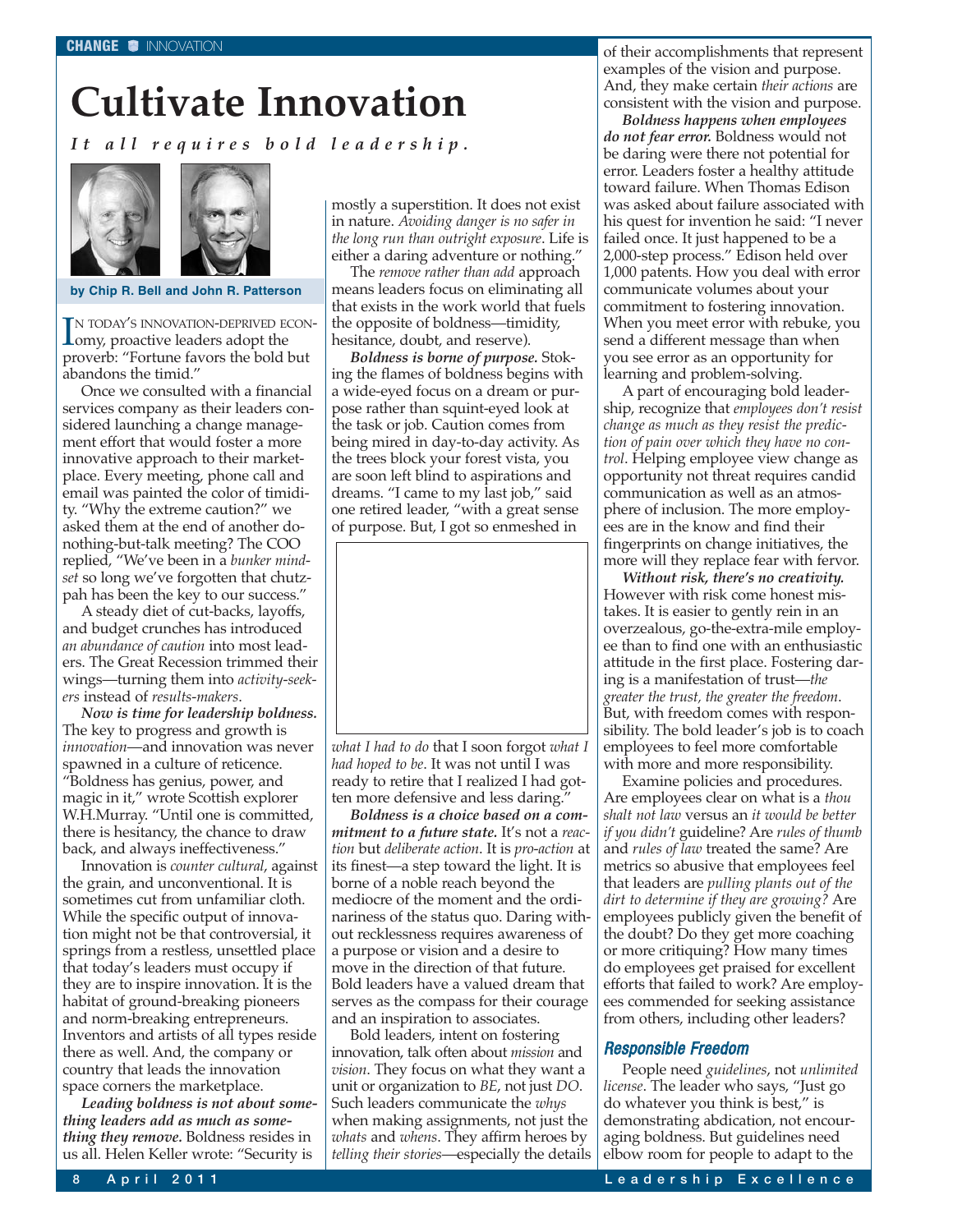situation. *Risk taking is not a blank check* **LEADERSHIP** STRATEGIES *to be foolhardy and reckless*. Sensible risk taking comes from knowing how to balance *great performance* with *responsible stewardship*. It is "owner-thinking." If employees are to make front-line decisions like owners, they need the benefit of owner-type information.

"A lot of us think that success is about the boldness of the gamble," says Harvard Business School professor Nancy Koehn. "Success is about understanding *what's bold about the boldness*, about knowing how to keep the risk from coming back to bite you, and about knowing what your organization will get from taking such a big step."

*Boldness does not mean the absence of fear.* People who are daredevils think they are invincible. Their arrogance causes them to miss seeing the signals and cues needed as guidance to success. Sometimes hotdogs get lucky; in time, they crash and burn. *Innovationfocused leaders help associates respect fear and channel it*. They provide outlets for people to talk about their apprehensions and deliver support and encouragement when people have doubts.

*Examine your reward and recognition practices.* Which is more valued: *creativity* or *compliance*? Being *resourceful* or *being always right*? Who gets *praised* or *promoted*—and for what? Former 3M CEO Lew Lehr said: "If you place too many fences around people they can easily become pastures of sheep. How many patents are assigned to sheep?"

*Surround your unit with bold people.* Seek the council of others who exhibit daring. Invite card-carrying mavericks to your meetings. Read biographies of pioneers who overcame personal limitations to achieve greatness. Visit organizations famous for breakthrough thinking—R&D facilities, art studios, and culinary institutes. While your approach needs to be relevant to your unit, *others can offer insightful suggestions*.

As an old expression notes: *Only dead fish swim with the current*. Smart fish swim in all directions, but the pull of the current does not influence their choice. Innovation never comes from following the herd. Bold leaders bent on cultivating innovation live the vision, drive fear out, and encourage employees to think and feel like owners. The byproduct is the assurance of business creativity that brings *the best and brightest* to the marketplace leading to valued progress and consistent growth. **LE**

*Chip R. Bell and John R. Patterson are customer loyalty consultants and authors of* Wired and Dangerous: How Customers Have Changed and What to Do About It*. Visit www.wiredanddangerous.com.*

*ACTION: Exercise bold leadership in innovation.*

### **Effective Leadership**

*Three strategies for tough times.*



**by Sheila Murray Bethel**

 $\prod_{\text{and in these turbulent}}$ *T IS NEVER EASY TO LEAD,* times it is harder than

ever before. The big question is, what can you do *today* to be a more effective leader? How can you help your people through these tough economic times?

Here are *three actions you can take* to relieve employee stress, increase productivity and enhance your leadership authenticity.

*1. Focus on A priorities.* We are all bombarded daily by bad news that affects our self-confidence, attitude and work product. One of your most important leadership skills is to help people stay focused on the tasks that are the anchor of your business. These are the basics and almost always bring the highest results. Help your team

emphasize best practices and the most valuable processes and procedures in their job description.

A recent client asked me to help improve company morale. The first thing we did was gather the various teams together. Each team had a leader that guided them through a short exercise in which each person

listed the most productive and important things they do in their job. They then evaluated the least effective activities and quickly saw where to put their energies and effort. As they cleared away less important tasks, and focused on basics they felt more assured and much of their stress was relieved as they got to work on their "A" list of jobs.

• *Leadership Lesson: Help your people focus on A priorities, all else can wait for better times. Get back to the basics and results will follow.*

*2. Train Train Train.* As they say in sports, "go deep on the bench". Which translates into: train retrain and crosstrain your followers so that they have a broader depth of appreciation for all parts of your business. You will be building a strong team of players who understand not only their jobs but those of their fellow workers.

The benefit is that everyone becomes

more aware and sensitive to how their part fits into the whole. You also have people who can step in and help, in a variety of areas, when needed. Deep training is one of the best uses of your times while business is slow. Also, as the economy turns around you will have a competitive edge and reap the benefits of having highly trained staff.

• *Leadership Lesson: The sense of shared responsibility is the end product of training in tough times.*

*3. Be a hope giver.* Here is where your ability to use *aspirational language* comes to the forefront. Your words can inspire or discourage, hurt or help, divide or connect, cause fear or give hope.

Once again, gather your teams together and reassure them that it may not be easy, but pulling together is the only way to survive in these tough times. Have a discussion about why your enterprise exists and have the group clarify your statement of purpose. Ask each person to share ideas about how you benefit your customers. Ask them to define what they believe brings you all together in a shared sense of purpose.

American Express lost 11 employees

on 9/11. On 9/12 Kenneth Chennault, CEO, knew that he would need to communicate a strong dose of hope in the face of such an overwhelming tragedy. Nine days later he brought the entire New York City staff to Madison Square Garden for a team meeting. He told them that it would take courage and hard work, but

he was confident that they would all pull through together. His calm demeanor, quiet grace, and words of hope, gave his followers the confidence they needed to carry on.

• *Leadership Lesson: Feelings of optimism and expectation are greatly enhanced by your ability to help followers step outside of themselves and serve a higher purpose.*

Yes, times are tough. It takes exceptional leadership to mover your team forward. If you help everyone keep a better perspective on which to focus priorities, train them to support one another, and use aspirational language to uplift and give hope, you are using three of the most powerful 21<sup>st</sup> century leadership skills.

*Sheila Murray Bethel, Ph.D., is CEO Bethel Leadership Institute, speaker, author of* A New Breed Of Leader, 8 Qualities That Matter Most in the Real World*, and Global Leadership, Change and Customer Service Expert. Visit www.bethelinstitute.com, Sheila@bethelinstiotute.com 925-935-5258.*

*ACTION: Adopt these three priorities.*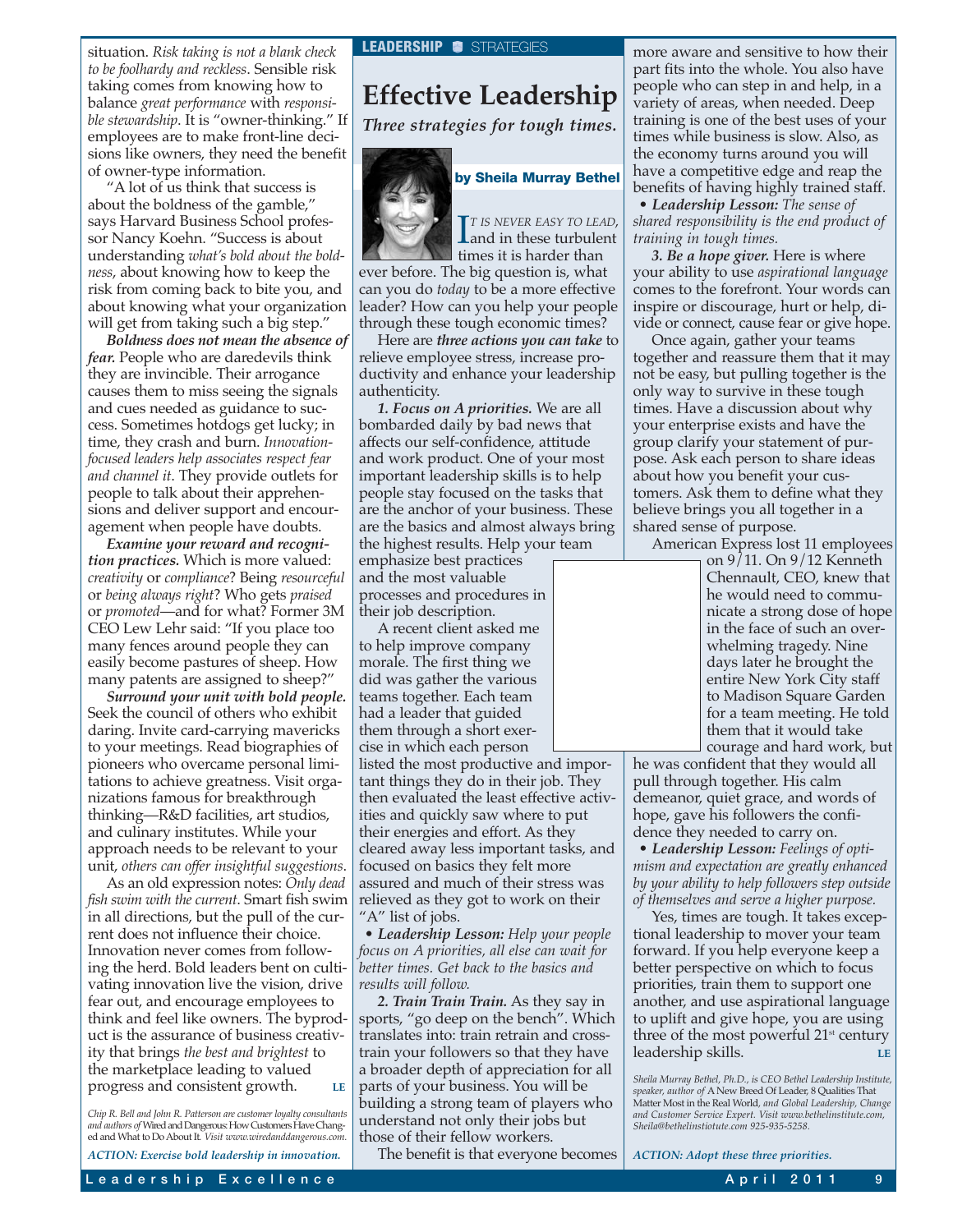# **Glass Walls**

*Challenge assumptions.*



**by Dana C. Ackley**

ARL IS A HIGH-POTENtial leader. He is

smart, good looking, and he has a cheerful personality that draws people to him. He is well regarded at work. Some think *he has it all together*.

I know better. I've spent 40 years working with highly successful people. I hear about their successes, and about where they get stuck. And they *all get stuck at some point*. What gets in their way? Paradoxically, it's often the one thing that's made them so successful.

*Here's how it works: Behaviors that help you get what you want get repeated*. With enough success and repetition, these behaviors become habits. When a behavior becomes habitual, it falls out of your awareness. You do it *automatically*, without thinking whether you should or not. You *assume* it is the right thing to do. For example, you might assume that in order to become successful, you need to work hard.

Assumptions bring order out of chaos, enabling you to narrow the countless choices available to you every time you act, without forcing you to examine each possibility every time. They bring predictability and efficiency. Questioning assumptions every time you make a choice about how to act would defeat your purpose.

But as the circumstances change, the assumptions you hold may no longer be valid, and yet your outdated assumptions continue to guide your behavior—off course, functionally barring you from getting where you want to go. Unseen yet powerful, they have literally become *glass walls*.

*Carl's glass walls.* Though he seemed to have everything going for him, Carl was struggling. He worked overtime, but he felt that he wasn't measuring up.

### Two Glass Walls

In our work together, we discovered two glass walls.

*First, Carl assumed that the solution to any problem was to work harder.* Over a series of promotions, he had accumulated increasing responsibilities that exceeded what any one person could do. His drive to work hard

blinded him to the need to develop his staff. Once he identified his assumption, he could see that to handle his current demands he needed to develop the talent that reported to him. Carl asked a promising direct to take over some of his duties. And it paid off! The man stepped up to the plate with enthusiasm and effectiveness, delighted with the trust that Carl placed in him.

*Second, Carl assumed his cheerfulness would win the day.* Since cheerfulness had brought him so much success, he worried when he wasn't cheerful, when he was upset with underperformers, for example, and tried to deny his feelings. This strategy created problems. When a direct report was under-performing, Carl needed to notice his feelings of displeasure so that he could take appropriate developmental action, hopefully while the situation was still salvageable. When lost in his cheerfulness, Carl let poor performance go too long. Carl's job required him to deal with tough personalities. Sometimes



his cheerfulness diffused the situation; at other times, Carl needed to be tough himself. Showing resolve, perhaps with a splash of annoyance, would be more useful emotions. But Carl hated to feel annoyed, since feeling annoyed created a sense of failure. Breaking through this glass wall involved *learning to recognize that annoyance—even anger—could promote needed outcomes*, such as not letting a bully intimidate him or others.

*What about you? What are your glass walls?* You can let them *control your behavior*, or *you can take control*, changing assumptions that were once valid, but no longer serve you well. Identifying assumptions that create glass walls isn't easy (they're invisible—outside awareness); nor is it for the faint of heart.

*Talking with an executive coach or other trusted advisor is one approach.* Your organization might provide leadership skill development (including an executive coach) to enable you to learn about your glass walls. Once you learn about them, you are empowered to make a choice about how to handle them. Then you can begin building

skills that you don't need when you rely on our strengths—like hard work and cheerfulness—alone. Breaking down your glass walls gives you access to more of your performance potential.

### Try Self-Coaching

If you don't have a coach, try this: *First, ask yourself some questions: What do I admire most in others? Who are my heroes? When have I been proudest of myself?* The answers will tell you something about your espoused beliefs and values. These are the thoughts you have that you would like to believe guide your behavior. ("I'm a no-nonsense guy. I tell it like it is. You always know where you stand with me.")

*Next, consider your behavior over the past week.* Take a hard look at discrepancies between your stated beliefs and your behavior. For example, maybe you value courage, but avoid necessary conflict. Maybe you compliment someone you should be bringing to task.

*Note the times that you don't behave in alignment with your stated values.* These times signal the presence of hidden assumptions (glass walls) that are channeling your behavior in unintended directions, blocking you from reaching the results you're seeking. These *hidden assumptions*, not your *stated values*, are guiding your behavior. (Maybe you really think that people aren't strong enough to take what you have to say. Ask yourself what might be making you believe that. Or you may worry that someone might not like you if you told them what you think, and believe *being liked at all times is crucial to success*.)

*Ask what might be compelling you to act as you do when a behavior conflicts with your espoused values.* This question can bring *your hidden assumptions* to light. These are your glass walls.

*Give yourself permission to be imperfect.* Taking a close look at yourself isn't easy. Accepting your imperfections will free you up to work on them.

*Your past success doesn't guarantee your future success.* As you progress, you will confront new situations that require changed responses. The hardest part of change is identifying limiting assumptions, or glass walls. Once you achieve that, learning new skills and responses becomes much more manageable. As you do so, you'll break through to a brighter future, perhaps with a key to the executive wash room. **LE**

*Dana C. Ackley, Ph.D. is CEO of EQ Leader, an executive coaching and leader development firm, and author of* EQ Leader *and* BreakGlassWall Programs*. Email dana.ackley@eqleader.net, or visit http://www.eqleader.net.*

*ACTION: Challenge your assumptions.*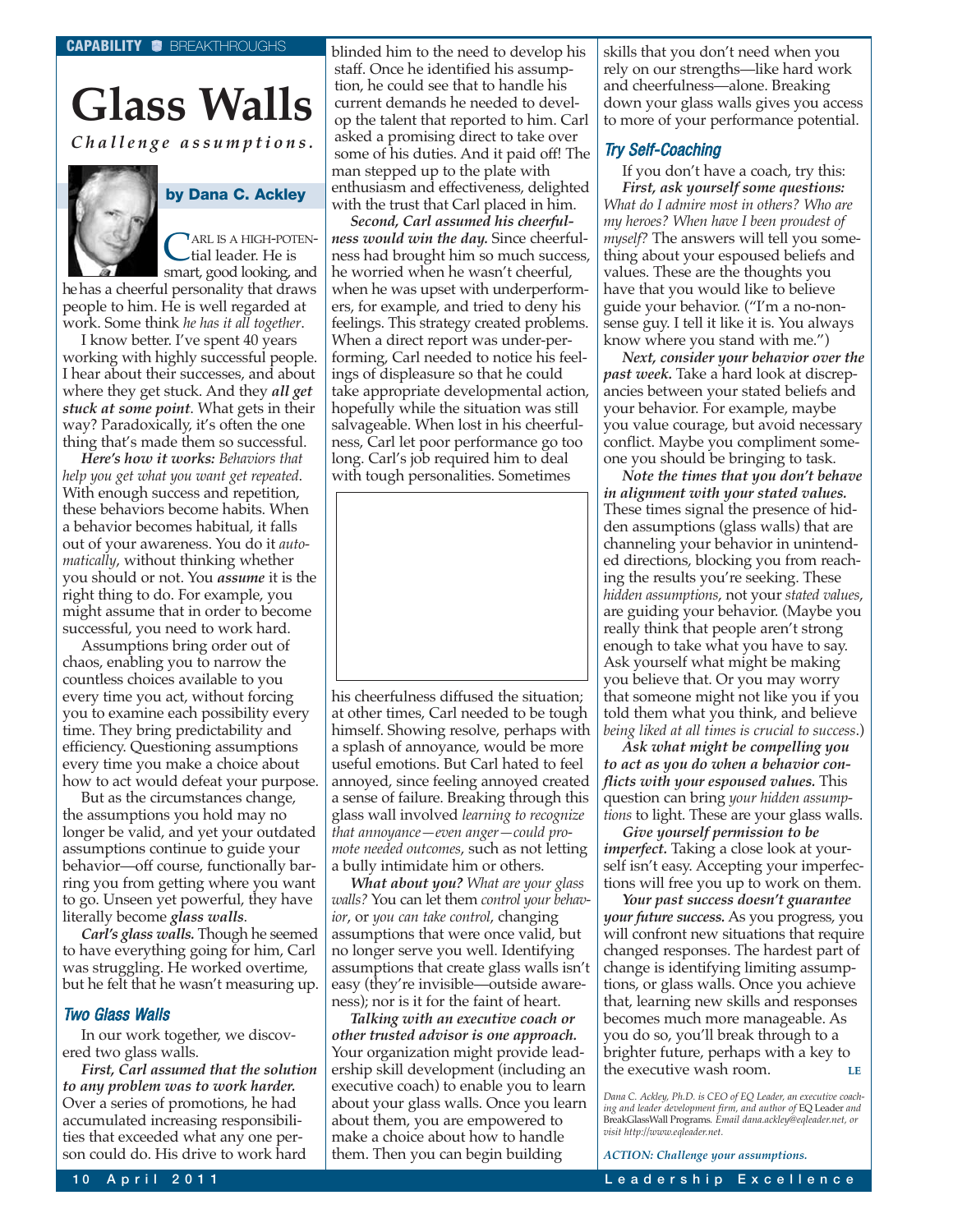# **Turn Vision into Reality**

*Use the L3 'State of Being' approach.*





#### **by Marc Michaelson and John Anderson**

*WE INVITE YOU TO ENVISION* YOUR organization as *a best place to work*, with a highly engaged and productive workforce. Envision leaders and managers aligning to the vision, mission, and values. Envision leaders, managers, employees, partners, and customers building collaborative advantage. Envision *all employees* engaged and motivated to reach their potential. Envision a place where people lead themselves well, build high performance teams, and create the very best place to work.

Now, use the *L3 Leadership Model* to turn *vision* into *reality*. The *model* explores *three integrated attributes* that determine *how you lead* and *who will follow*:

*L1 Leading Self: Total life leadership, personal mastery, and work/life integration (You Inc.).* L1 is grounded in your personal values and reflects your authenticity, integrity and balance. It is how you conduct your life the harmonious blending of all facets of your life: body, mind and spirit, family, social, career, and financial. It begins with an internal sense of selfconfidence, emotional intelligence, and balance that cultivates an authentic leadership presence. This *quiet confidence* effortlessly engages followers who will support you by offering trust, passion, calculated risk, emotional intelligence, and other supportive attributes that provide high performance and productivity. It is more about who you are than your position, training, or personality traits.

*Personal leadership is a state of being —it is who you are, what you believe, and how you behave.* It's the sum total of your attitudes and beliefs, actions, and values. The greater your *self-mastery*, the greater your success. Leadership doesn't depend on pay or position, but on character, integrity, authenticity, and belief in yourself. Life and work are interrelated—you not only *work to live* but, given the right conditions and opportunities, will *live to work*. Your

work can be—*ought to be*—activity that expresses your values, gives meaning to your life, and brings you satisfaction.

*You, Inc.* is headed by your *top management team*—*Physical Health and Energy*, *Emotional Intelligence*, *Values and Beliefs* areas—that make up your "natural resources." If this team isn't operating effectively, you suffer from lack of drive, motivation, productivity, and energy. *Five departments* report to *You, Inc.*: Learning, Family, Social, Career,

and Financial. If any department is underperforming, you won't operate smoothly or optimally. To manage the multiple demands, you need a *Personal Life Plan*, or *Total Life Leadership Plan* that addresses every aspect of your life. The *wheel of life* is made up of an inner *hub* and an outer *ring*. In the

hub are *Physical* (Body), *Psychological* (Mind) and *Values* (Spirit). These are your natural resources. How well you maintain these resources determines what you achieve.

Here are *four keys* to L1, the *Four P's* of self-leadership: *Purpose:* Know what is important to you and where you are going. *Performance:* Understanding how you are performing in all departments of work and life. *Planning:* Map out a direction to improve, maintain, and lead all areas of work and life. *Problem Solving:* Use your resources and skills to make needed changes.

Think about what you value most, how satisfied you are, and how you are performing. This enables you to formulate an L1 Leadership POV (Point of View)—a Vision, Mission, and Plan.

*L2 Leading with others: Cultivating and sustaining collaborative advantage.* Your position in L2 reflects the foundation of L1 and frees you to work with individuals and teams from a position of *mutual self-interest*. When you manage well in the L1 portion of your life, you can forge productive relationships in all aspects. When you approach an interaction from a position of *creating possibilities*, you give permission for others to follow. *Collaboration* becomes the way you live in relation to others.

Today's networks of relationships

mandate a new level of cooperation and collaboration. People are being asked to achieve results in cultures where the hierarchical structure no longer applies—by influencing others, often across boundaries with no direct line control of resources. The drumbeat of *do more with less* is now complicated by the need to form alliances.

*Any kind of achievement requires the crossing of boundaries*, *often bringing improbable partners together for an exchange of knowledge, skills and resources across disciplines, cultures, and units*. Examine your current experience with collaboration. Think about how things are going, what you could do to improve, and actions that have the best chances for creating impact and improvement.

*Seven different partnerships require*

*maintenance*. *Three inside* your firm: Direct Reports, Co-workers and Other leaders and managers. And *four outside*: Customers, Suppliers, Competitors and Consultants. The challenge of leadership is growth, and building partnerships is the key. Sharing costs, risks and credit for successes rather than competing

internally is the *formula for success*.

Of these seven Partnerships, choose one from inside and one from outside and characterize where the relationship is today, where you would like it to be and what specific actions you could take to move it in the desired direction.

*L3 Leading Others: Creating the Best Place to Work culture of high engagement, retention, performance and productivity*. L3 becomes the *culture* of the work team, department, division or company. *L3 Leadership Power* is not position power or influence power, but rather *Regenerative Power*. Engaging, mobilizing, and motivating others to realize their own *L3 Leadership Power* fuels the leadership engine. This power creates a culture of self-responsibility, trust, and risk-taking based on people who lead themselves well. These people make stronger leaders, who create stronger teams, and together build high-performance organizations.

Great managers are key to the selection and retention of talented and engaged employees. Their ability to select for, clarify expectations around, deploy with an eye for peak performance, and develop staff to emphasize natural talents leads to an engaged staff that produces bottom-line results.

In a *best place to work*, how people are treated adds to *competitive advan-*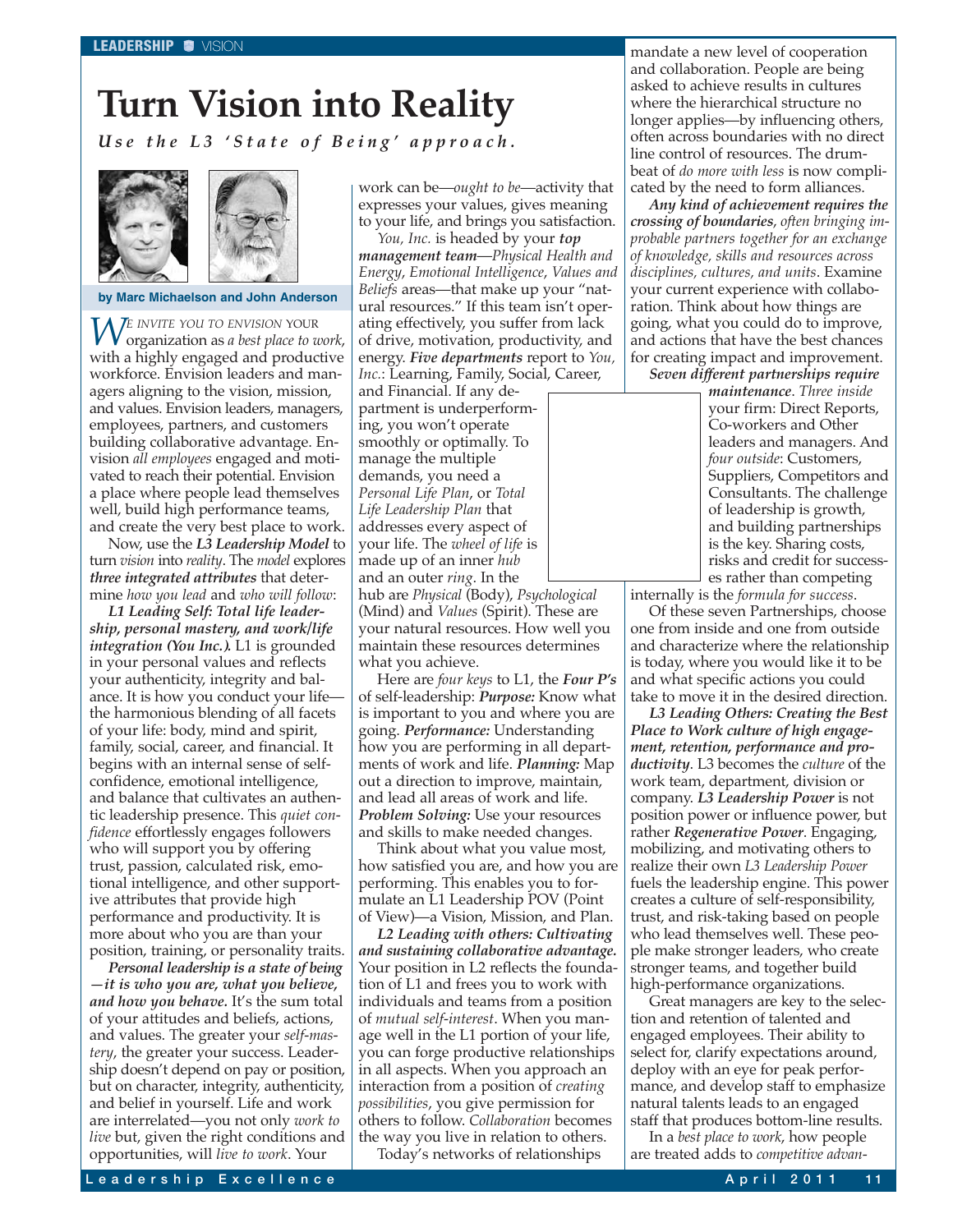*tages*. Such workplaces receive more qualified applications, experience a lower turn-over, reduce health care costs, enjoy higher customer satisfaction and loyalty, foster greater innovation, creativity and risk-taking, outperform competition, and have higher sustained profits.

When you invest in your people, you invest in your success. We see a positive relationship between training, motivating, and empowering employees and gains in productivity, employee satisfaction and financial performance.

Leaders can create a *Best Place to Work Culture* by first *creating a culture of trust*. In the L3 model, trust is composed of three dimensions: Credibility, Respect, and Fairness. *Credibility* means managers regularly communicate with employees about direction and plans and solicit their ideas. It involves coordinating people and resources. It's the integrity management brings: *words* are followed by appropriate *actions*. *Respect* involves providing employees with the equipment, resources, and training they need, and appreciating good work and extra effort. It includes making partners of employees, fostering a spirit of collaboration. *Fairness* suggests sharing economic success and recognition equitably. Decisions on hiring and promotions are made impartially, and the workplace seeks to free itself of discrimination, with clear processes for appealing and adjudicating disputes.

As companies become great, the *workplace becomes a community*. Employees take pride in their job, their team, and company. People take pleasure in their work—and in the people they work with—in a deep, lasting way.

### Leadership Legacy—L1, 2 and 3

Whatever your position, if you influence change in the lives of those around you, you are engaged in an act of leadership. And you are creating a *leadership legacy*—the sum total of the difference you make in people's lives.

When you honor the tenants of *L1* and *L2*, you create *L3 Leadership Capacity,* the basic elements being: *Integrity*—the quality or condition of being whole or undivided, complete; *Authenticity*—being authentic, trustworthy, genuine; *Balance* —a harmonious or satisfying arrangement or proportion of parts or elements.

By acting with *integrity* and *authenticity* and modeling *total life integration*, you set the tone for *peak performance*.

*Marc Michaelson and John Anderson are principals of Glowan Consulting Group. Marc is a consultant, trainer, executive coach, and author. John has served as a GM, CEO, and is author of* Running the Corporate Rapids*. Visit www.glowan.com.*

*ACTION: Create a leadership legacy.*

### **Employee Bill of Rights**

*It's every leader's responsibility.*



### **by Steve Arneson**

EVERY LEADER IS UNIQUE. Leaders bring differ-

ent experiences to their roles, motivate differently, and have their own style. There is no *one way* to lead. In fact, one challenge of working for different leaders is adapting to their mannerisms or approaches.

It's good that *leaders are unique*. But *unique* is one thing; *ineffective* is another. We all know managers who are *useless*, if not *counter-productive*, as leaders. They don't inspire or develop their people; worse, they alienate and *de-motivate* good employees. No one deserves a bad manager, yet they are everywhere. But what if we could change that?

*What we need is a set of leadership standards—*and a mandate that *all leaders* must follow them. What if there were

a *set of universal rules, principles or behaviors* for leading others? What if leaders were held accountable to them? What if employees had *universal expectations* for their leaders? Having a set of *universal rights* and *accountabilities* might make for some interesting behavior change, help us identify bad managers, and have

*standard consequences* for bad behavior: ignore one employee right, and you're reprimanded; break two, and you lose your bonus; break three, you're fired. *That would get leaders' attention*!

### Employee Bill of Rights

Here are *10 rights* that *every employee* should expect from their leaders:

*1. Clear and compelling vision. Every employee* deserves a sense of purpose and a chance to "sign up" for something meaningful and inspiring. Leaders need to paint a clear picture of *why* the team exists. Those who can't explain the purpose shouldn't be leading the group.

*2. Opportunity to participate in setting strategy.* Every employee gets a say in how the vision will be realized. *Strategy equals how*, and leaders must figure out *how to solicit and listen to input about the strategy*. After all, employees doing the work have a sense of how it can best be done. Leaders need to open the strategy process and involve people.

*3. Timely and useful performance feedback.* Everyone deserves feedback. Employees have a right to know how they're doing, and how they can get better. Leaders need to conduct performance reviews in a way that's honest, fair and robust. This alone would cause a lot of leaders to step up their game!

*4. Opportunity to contribute ideas and innovation.* All employees have the right to offer suggestions and ideas. Leaders must create a safe environment where employees feel comfortable challenging the status quo. Leaders must solicit ideas and listen to them.

*5. Frequent, honest communication.* Leaders must tell employees *what they know, when they know it*. Communication must be clear, frequent, and candid. Leaders who can't or won't communicate honestly *won't be tolerated*.

*6. Empowerment—everyone deserves to be empowered.* Leaders should set high (but fair) expectations and give employees the resources and time to do great things. Employees must be allowed to *do it their way* as much as possible; an *empowered team* is an engaged team. *7. Recognition for great performance.*

All employees like to be recognized for hard work. Leaders must praise people when they do great things and recognize team accomplishments (people respond well to *positive reinforcement*).

*8. Career development.* People want to learn, grow and move their careers forward. Leaders must help people stretch, grow and

move up, even if it means exporting talent across the company. Leaders can't hoard talent or keep people in the same role for years.

*9. A mature, professional workplace.* Everyone want to work in a first-class firm where *everything is done with strong values and a high degree of excellence*. Leaders must value diversity, lead by example, and do the right thing.

*10. Respect as an individual.* No harassment or stupid rules. Employees deserve to be treated respectfully, and valued for their talents. Leaders will say "thank you" (a lot), and work hard to bring out the best in everyone.

All leaders are obliged to advance the art of the craft. Ensuring these *10 rights* is a good place to start. **LE**

*Steve Arneson, Ph.D., is a leadership coach and speaker, President, Arneson Leadership Consulting, and author of* Bootstrap Leadership*. Visit www.arnesonleadership.com; steve@arnesonleadership.com.*

*ACTION: Set your own bill of rights.*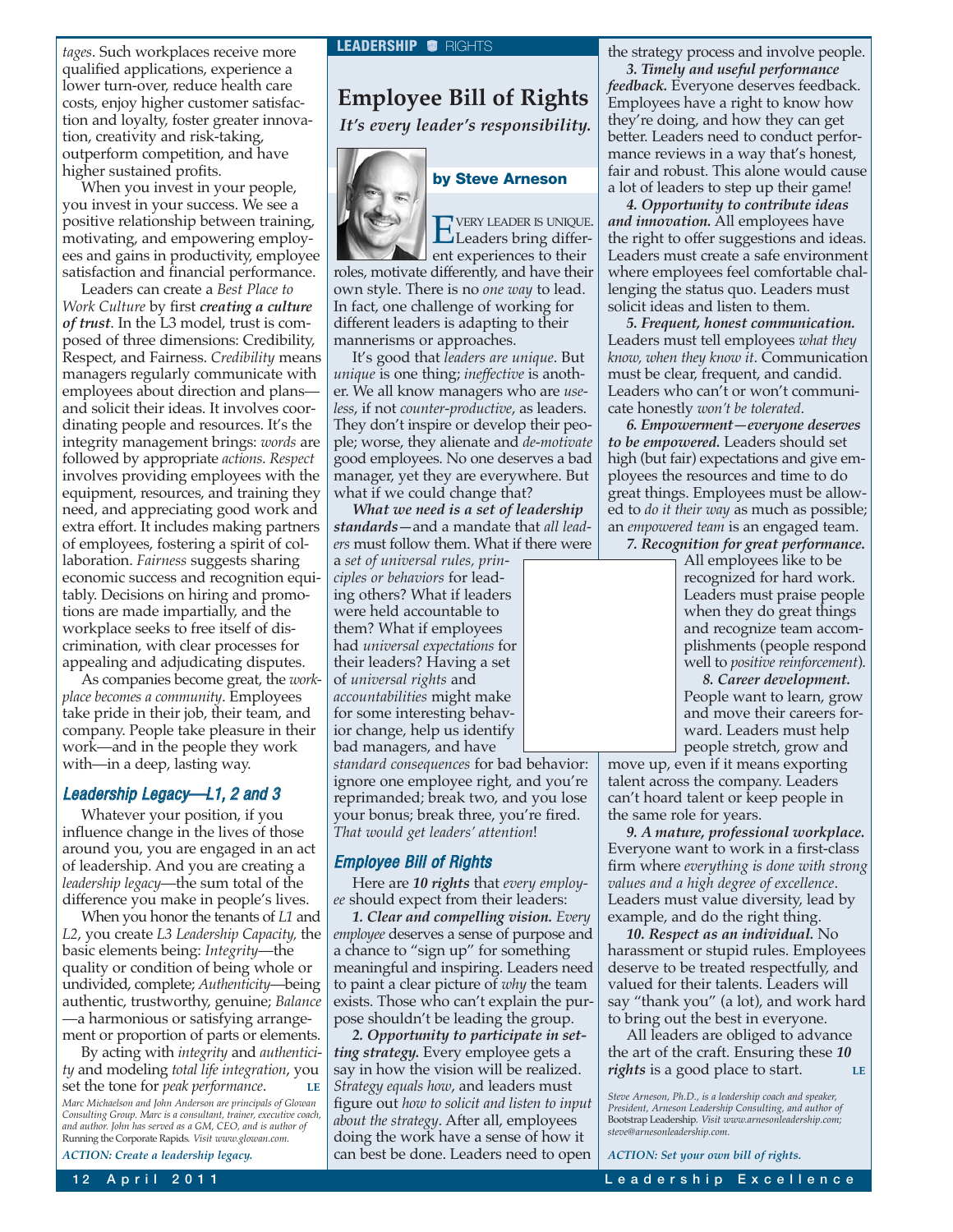### **Practice Makes Perfect**

*Getting the company on course.*



### **by Henrik Ekelund**

UNVEILING A NEW<br>strategy? Everyone knows the drill—cue

the town hall meeting. Create a big splash at the annual conference. Send out emails, webcasts, brochures, even logoed shirts with the strategy boiled down to a pithy statement.

There's a *better, faster way* to achieve *genuine employee alignment* and effective execution of that strategy. Savvy lead-

ers are now focusing on strategy *execution* as well as strategy development, knowing that practice is the key.

*While having the right strategy in place is missioncritical, poor execution can sink a company and a CEO's career.* In the end, execution is everything, and CEOs have less time than ever to get it right.

Senior leaders have identified *strategic alignment* and *speed of execution* as the most pressing challenges. CEOs are rarely fired because they lack a strategy, but because *they fail to effectively engage people in its execution*. This starts with building agreement among the leadership team members—getting everyone on the same page. As Jack Welch said, "Getting every employee's mind into the game is a huge part of what the CEO's job is all about."

Those top managers often internalize the strategy in different ways, which influences the implementation. The differences can lead to inconsistent execution, lackadaisical implementation, conflict, and turf wars. Without alignment at the top, a strategy can splinter into a million pieces.

*How can leaders motivate people for success when strategic change is often synonymous with fear, uncertainty, and doubt?* "Why should I adopt the new strategy?" is a question that every CEO must answer crisply and convincingly. Senior executives and frontline managers need to understand *six points*: why the new strategy is necessary; the impacts of the new strategy and how they apply to daily work; changes required for the organization and the leader's department or division; how they may have to shift

as leaders; what strong execution looks like; and how to build skills and motivate others moving forward.

### Case In Point: Sodexo

A \$20 billion on-site services and employee motivation solutions company with more than 380,000 employees, Sodexo serves 50 million people daily. When Michel Landel took over as CEO in 2005, Sodexo was primarily known for food services, despite being the third largest outsourcing company with expertise in such disparate areas as medical equipment maintenance, defense, senior care, and education. Landel introduced a strategy to better reflect current demand from Sodexo customers and capture market opportunities. He engaged top Sodexo leaders in the strategy, pushing them

beyond their food-services comfort zone to envisioning themselves as part of a valued service provider for all noncore client services.

In March 2009, the Sodexo Management Institute was tasked with engaging 940 managers and VPs in the new strategy. They launched the

CLIMB (*Change, Leadership, IMplementation, Behaviors*) program. CLIMB incorporates online learning, face-to-face sessions, and a customized, competitive simulation developed with BTS. The goal: *Get 940 managers living and experiencing the new strategy*.

After being organized into groups of 100, CLIMB participants complete a four-month online/virtual preparation process and then participate in *VirtuoSo*, the heart of the program, featuring a virtual as well as a three-day onsite simulation. Teams are formed to serve as the Senior Leadership Team, then guide the three-year simulated lifecycle of an enterprise based on Sodexo.

*Managers are convinced of its effectiveness, and employees are hooked.* "The*VirtuoSo simulation*, provides a safe environment for risk taking, enables participants to see real-time impacts of their decisions, and offers a competitive environment that gets our people involved and committed," said Elisabeth Carpenter, VP of HR. A new wave of participants is already scheduled to attend the CLIMB program.

Simulations provides rapid alignment, build confidence in the strategy's success, and help CEOs drive better results faster.

*Henrik Ekelund is CEO of BTS Group. visit www.bts.com.*

*ACTION: Improve execution through simulation.*

### **CAPABILITY CAPABILITY CAPABILITY CAPABILITY CAPABILITY CAPABILITY CAPABILITY C**SIMULATION

### **Effective Simulations**

*Who, what, when, where and why.*



CUPPOSE YOU ARE BUCK- $\bigcup$ ling in for a flight in a new Boeing 777. The

**by Jonas Akerman**

pilot announces: "Our flight time today will be six hours at an altitude of 33,000 feet. By the way, this is the first time I've ever flown a 777. Wish me luck."

Before setting foot in the real world, pilots, military personnel, and disaster response teams use *intense simulations* to learn how to respond to challenges. Given the risks and costs, why would we place leaders and teams in situations without enabling them to *try things out*?

A *custom simulation* of an enterprise, unit or process, using real-world competitive dynamics, places leaders in a context where they step out of their normal roles and gain exposure to the big picture. Participants make decisions *in a risk-free environment*, enabling them to experience *critical interdependencies*, best practices for execution, and levers to optimize performance indicators.

*Increasingly leaders turn to simulations to build strategic alignment and execution capability when faced with:* implementing a new strategy and key performance objectives; accelerating strategy execution and innovation; improving business acumen and financial decision making; transforming sales teams into business results accelerators; developing leaders who are focused on front-line execution; implementing culture change aligned to strategy; integrating merged companies; and modeling complex value chains for collaborative cost elimination.

Once placed in a simulation, users are soon grappling with issues and decisions that they must make now. A year gets compressed into a day or less. Competition among teams spurs engagement, invention and discovery.

*The more customized the simulation, the more experience participants can bring back to the job.* With customization, you can accelerate specific results, especially when you *leverage 10 key elements* of effective simulation: 1) *highly realistic* with points of realism targeted to drive experiential learning; 2) *dynamically competitive* with decisions and results impacted by peers' decisions in an intense, yet fun, envi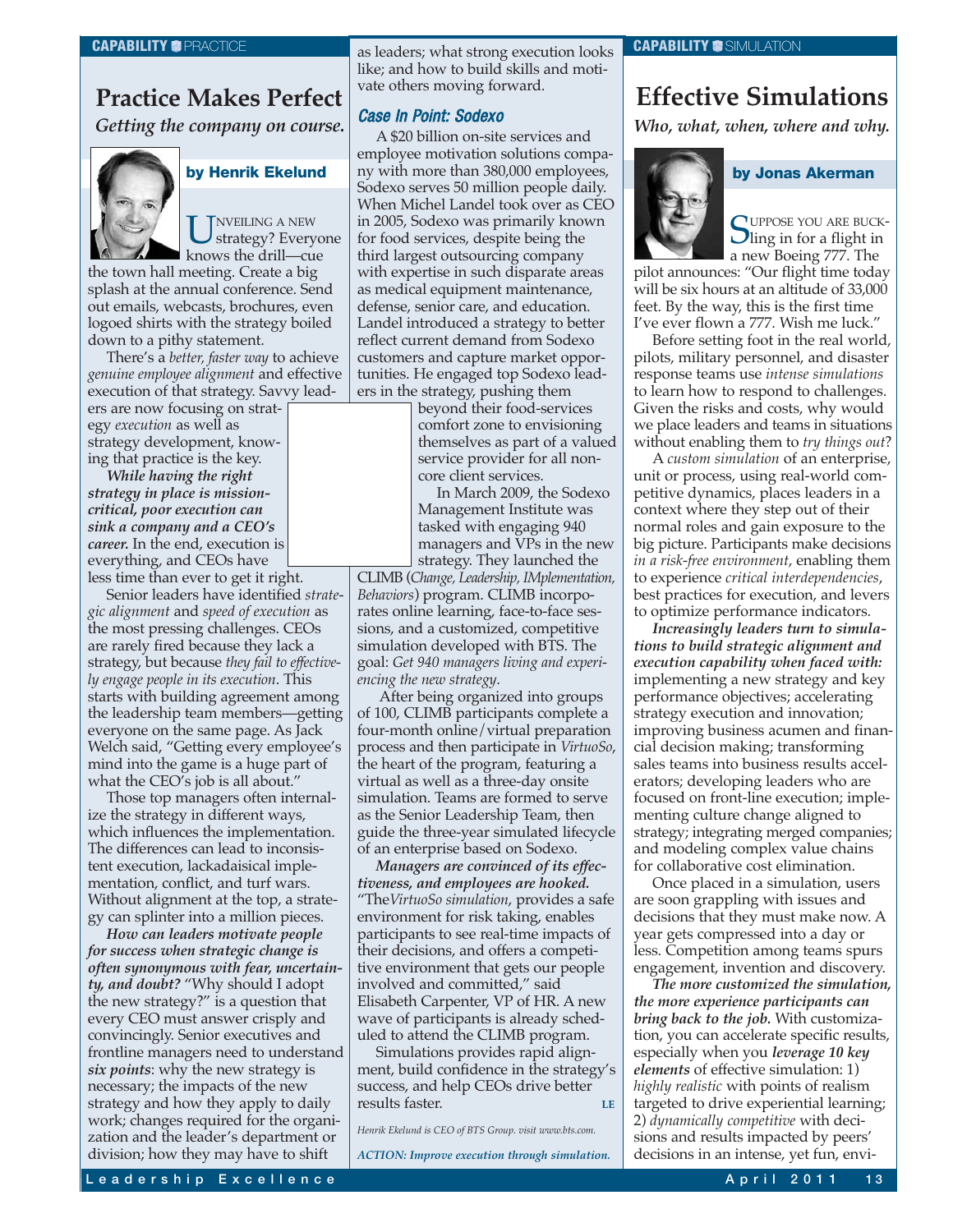ronment; 3) *illustrative*, not prescriptive or deterministic; focused on new ways of thinking; 4) *catalyzes discussion of critical issues* with learning coming from discussion within teams and among individuals; 5) *business-relevant feedback*, to relate the simulation experience to key strategic priorities; 6) *delivered with excellence,* including group discussion, humor, coaching and competition that make the experience interactive, intriguing, emotional, fun, and satisfying; 7) *user driven*: Progress is controlled by participants and accommodates many learning and work styles; 8) *designed for a specific target audience*, level and business need; 9) *outcome focused*, so changes in mindset lead to concrete actions; and 10) *builds community*: networks are created and extended through chat rooms, threaded discussions and issue-focused e-mail groups.

*Simulations are even more powerful in combination.* Comprehensive *simulation* and *experiential learning programs* combine live and online experiences. The deepest alignment, mindset shift, and capability-building occurs over time through a series of well-designed activities. Maximize impact by involving leadership and linking *engagement* and *skill building* to organizational goals.

*Well-designed simulations accelerate the time to value of initiatives*. A new strategy can be delivered to a global workforce and execution capability can be developed quickly, consistently, and cost-effectively. Back on the job, participants own the new strategy and share their enthusiasm and commitment.

*Use simulations to align vision, execute strategy, and accelerate to results.* In July 2008, when Paul Maritz became CEO of VMware, provider of virtualization software, he realized that to ignite growth, VMware needed to lead the industry through the anticipated IT transformation. Maritz and his COO, Tod Nielsen, worked with BTS on a custom simulation that provided a high-impact, experiential program for building *alignment and execution capability*.

*Simulations drive strategic alignment, business acumen, leadership development and sales force transformation*. An *experiential learning program* cements strategic alignment and builds execution capability. Results can be measured in company alignment, team effectiveness, revenue growth, and share price.

You don't need to fly blind. You can sit back and relax, knowing your pilot honed his flight skills in simulation. **LE**

*Jonas Akerman is President of BTS USA. Visit www.BTS.com.*

*ACTION: Use simulation to drive desired results.*

**Why Leaders Fail**

*Avoid these 10 dead-ends.*



# **by Irving Buchen**

MANAGING FAILURE has become a required leadership tal-

ent. Instead of focusing on *how we are doing*, we now ask *what can go wrong*. In place of standard progress reports, we recalibrate our metrics to detect slippage. Instead of focusing on what our competition is up to, we want to know what is coming out of left field. In place of hiring only American MBAs, we seek graduates who speak Mandarin, Hindi, or Portuguese.

In the process, two disturbing patterns surface. The first profiles the structural lapses of companies and what has not worked well. The second identifies leaders whose executive decisions have led us down the garden path. Although ideally interfacing both

would be mutually defining, the issue of leadership steals the spotlight.

What then are the 10 most dead-end directions of failed leaders?

*1. Limiting the range of competition to the near and the known.* CEOs favor and monitor a world they know. Familiar ground is their comfort zone. They

seldom look overseas or acknowledge wild cards. They inhabit a mental Maginot line. They have not assigned anyone to track patents or monitor the new hires of competitors. In their search for the new and experimental, they read the same journals, attend the same conferences. Few are members of the World Future Society or Copenhagen Future Studies Group. The ivory tower has few windows at the top and never a 360-degree view.

*2. Allowing fear, insecurity and bossism to rule the culture.* With productivity in the driver's seat and downsizing its accelerator, company loyalty has virtually disappeared. Trying to motivate and appeal to such maternal or paternal commitments falls on deaf ears. People work hard because they have to. They do not want be victims of the faceless, unfeeling statistics of productivity. Unemployment remains high because managers have found

ways not to need people at all—not just now but never. When such a grim work environment is managed in brutal fashion by lousy bosses, we regress to the workhouse world of Charles Dickens who called them "bullies of humility." To this day, we have not heeded one of Deming's laws: *drive fear from the workplace*.

*3. Speaking only English.* A bi-lingual culture, resisted for decades in America, was only reluctantly accepted recently when we discovered that many of our customers and voters are Hispanic. Because of our insistence on speaking and writing English, we inadvertently strip from language its function of being a culture carrier and lost access to multi-cultural sources at work. How to rescue linguistic variety as part of our embrace of diversity has remained an obstacle to creating a multi-cultural workplace. We need to reclaim the mosaic that is distinctly American, support English as a world language, and recover and value all the languages of workers as our global grass roots. CEOs have to lead the charge by learning a new language and by providing language instruction.

*4. Clinging to tried-andtrue best practices.* Often what gets us out of the box becomes the new box. Whatever value best practices offer as a model, its emulation is offset by having them often serve prematurely and inadvertently as a ceiling of how far we can go. At best it is a temporary state of perfection.

But it needs tracking. Each best practice should be given a date when it first was elevated to fame as well as its departmental or divisional source. That would serve to *benchmark excellence*, to measure how long we have been coasting, and to ask those sources what they have done for us lately. The CEO has to use best practices as pressure points not to meet but to exceed.

*5. Remaining vanilla.* Many university classrooms are known by elaborate signage—bearing the name of a corporation who has endowed or *bought* that room as a way of a acknowledging the alumni they've hired for years. Often, the contributions are extended to endowed chairs. Tenure is now doubled, as such professors are also tenured in that chair for their academic life. Such a cozy mutual admiration society dramatizes the extent to which organizations hire from the same universities, often from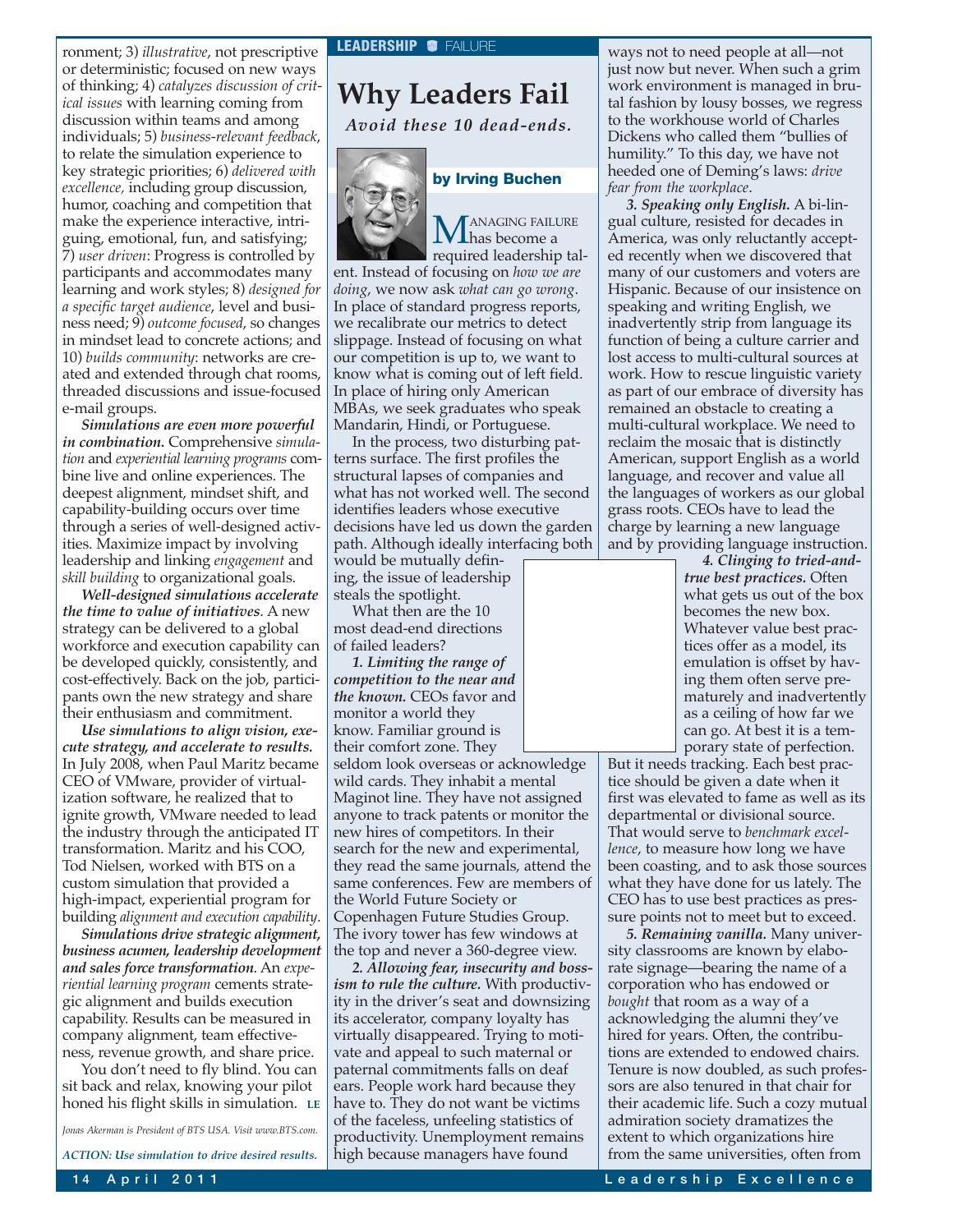the CEO's alma mater. If leaders value diversifying their teams and perspectives, they can't keep returning to the same old watering trough. The MBA, for all its accreditation standardization, is not the same from one university to another. So diversifying hiring broadly enables companies to offer many flavors—not just vanilla.

*6. Planning only for familiar and favorable futures.* Bad planning gets leaders in greater trouble than not planning at all. CEOs need not one but two executive teams: the conventional group of VPs; and the strategic planning group. The timelines of each are different but overlap. The first is short term: one year with focus on quarterly reports for stockholders. The second is mid to long term: minimally five years. The former deals with mission, the latter with vision. These two forecasts need to be aligned, requiring *vigilant coordination* by the CEO. Since planning has become so slippery, requiring so much guess work, *all planning has become contingency planning* a world of best guesses and estimates. Intuition has ascended as forecasting has become more art than science and the CEO has been reinvested with the greater fallibility of being a visionary.

*7. Not teaming everything.* Team performance is one area of unqualified success, often compensating for lapses at the top. Leaders, companies and individuals may fail, but teams rarely do. Somehow they overcome or mute diversity conflicts; and identify and eliminate unproductive slippage between divisions. Teams increase company use of various talent assessment tools and create a rare environment for workers to apply those talents in ways that reinforce the differences of others. Teams are also a leadership incubator, often training leaders better than the official LD program, as theory is made to function in reality and leadership roles are rotated.

*8. The CEO as Savior.* Charisma imparts an aura of being naturally endowed—being born to the task and role—hailed as a calling. It is reserved for leaders because it inspires loyal support, sanctions a cause of salvation, and is selfless. Followers certify the power of those leaders to command, that their causes or missions are noble and unique; leaders return the favor by conferring upon loyal supporters a shared halo of charisma. In the past, such halos were reserved for pioneers of business and giants of industry who brought about miracles. That was followed by adopting a

paternalistic image of *father knows best*—of a caring parent or benevolent overseer. But such overlords had clay feet, their charismatic golden wings were made of tin or wax, they were found to have their hands in the cookie jar, they betrayed trust and lofty causes, they alienated and lost followers—in short they made mistakes, they were not infallible, and they tarnished charisma perhaps forever as an infallible sign of authentic leadership. Disillusioned followers, however, saved the day. In effect, they developed a new leadership code and guidelines as conditions of followship, such as a new insistence on knowing what CEOs know. Bad or dumb decisions led to challenging the executive monopoly on information, followed by a critique of the entire decision-mak-

ing process. Transparency and access were called for. Equal access to information marked the end of uncritical charismatic leadership and accelerated efforts to get rid of such hangover rulers from the past.

*9. Not experimenting with different leadership models.* The egos of CEOs and the hero worship they encour-

aged lead them to conclude that they are equal to all tasks. But no leader is 360 or that good; to believe so is the ultimate blind spot of hubris. One obvious corrective is *rotational leadership* of CEOs and their teams. Such rotation would serve not only as a systematic ongoing internal chain of command, but also as a succession plan in the event of the CEOs departure. The general shift in leadership models is directional—from vertical to horizontal, from a Pharaoh holding all the cards to power sharing, from a monopoly at the top to differentiated, distributed and dispersed leadership. There is not one but many leaders, all aligned to goals, all first among equals, all carrying the company flag. The principle of experimental leadership models is enabling the company to make as many decisions it can. The correctives of *checks and balances* are built into the process.

*10. Failing to communicate, embrace, and manage the new world order.* All American leaders face a hard sell. On the one hand, their basic task is to survive—to be productive and profitable in a more competitive global market. On the other hand, they're asked to be statesmen and alert their employees and customers to the condition of a precarious planet which, like their

own company, struggles to remain viable. In many cases, CEOs offer sustainability as a token contribution. But to others it has become a more integrated goal. Leadership now requires raising the ante of competition, adjusting to a global economy and accepting a world in which they are no longer top dog and their standing is not assured or respected. But the second task is harder. It requires a new mode—collaboration—and the acceptance of being a member of an international collectives that confesses they both responsible for the problem, often innocently, but now charged with the solution. The first executive step is to expand and factor into the parameters of individual companies the plight of the planet earth; to raise moral consciousness and explain what that means

to the future of all those who inhabit the earth; and to inculcate a new work ethic of *coopetition*.

*If these 10 failures were used to evaluate current leaders, few would survive.* Evaluate your leaders against this list and describe how CEOs could be pried away from playing it safe; requiring

always a level playing field; not firing all the lousy bosses; shaping a multilingual acceptable Tower of Babel; questioning its infallible problem-solving tool kits and best practices; hiring look-alikes and me-tooers; practicing safe forecasting; knee-jerking with technology; humoring the egos of hubris and narcissism; failing to experiment with rotational leadership, hybrid amalgams, and cyborgs of the singularity; and failing to call for a new moral ecological commitment.

Cleaning house may not appear to be so drastic. The worry is *allowing the momentum of failure to continue* and to shape the next crop of dead-enders. What is needed is not just a *wake-up call* across the board but also an historical jolt from the future that their days of leading business as usual are numbered. We have to get off the merrygo-round, stop going up a down escalator, and develop succession plans for professionals to take over. Their debt to current CEOs would be basically negative. Their legacy would be enshrining their dead-ends into the *Ten Commandments of Failure*. **LE**

*Irving Buchen is a faculty member of Capella University. Visit www.Capella.edu.*

*ACTION: Evaluate your leaders on the 10 points.*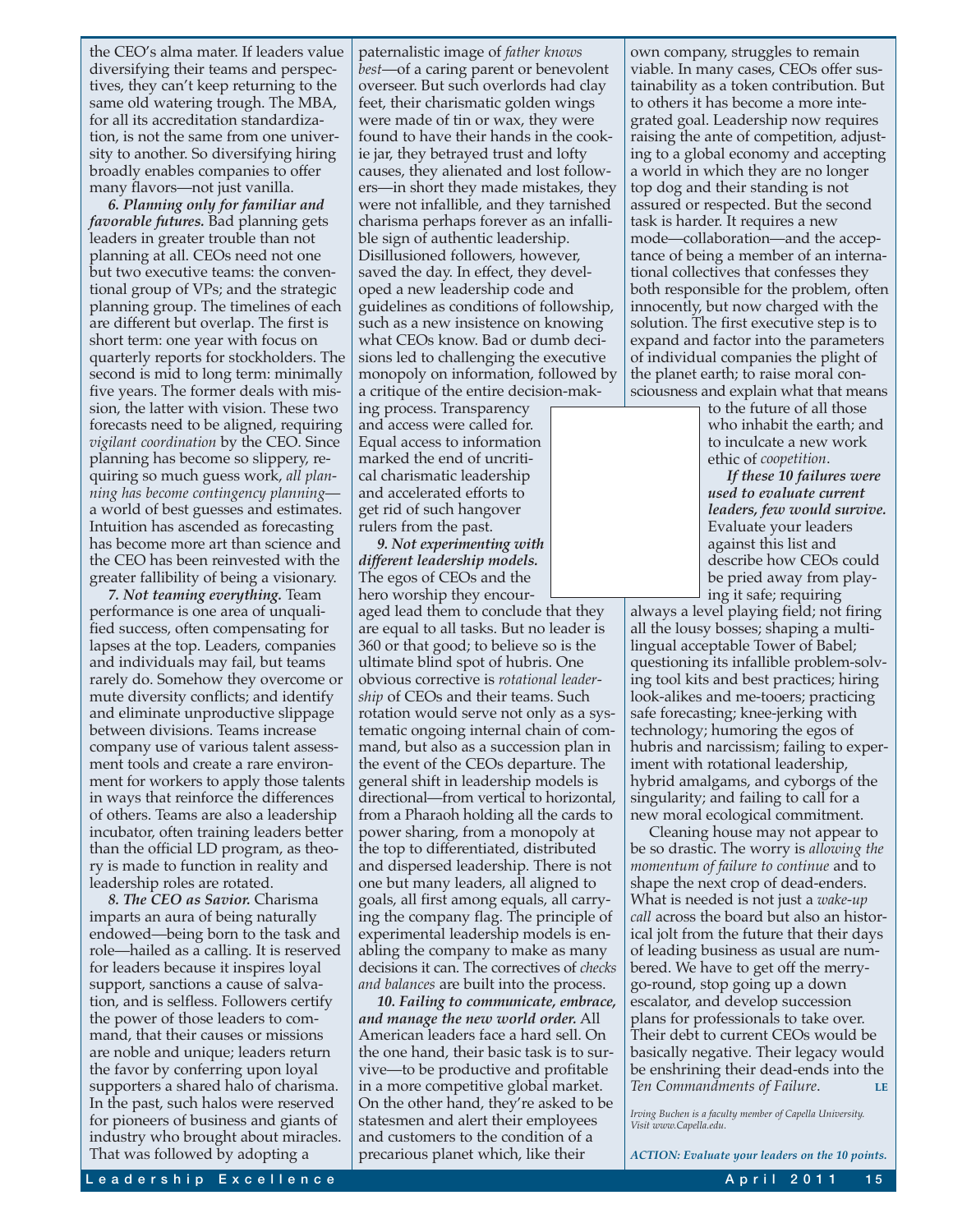# **Personal Leader Brand**

*Go beyond having a leadership POV.*



**by Dave Ulrich and Norm Smallwood**

ONE WAY WE HELP GOOD LEADERS GET<br>better is by inviting them to prepare a statement that reflects their personal *point of view* (POV) on leadership, considering such issues as what leaders believe, how they aspire to behave, and who they are and want to become.

*We've enabled individuals to reflect on their leadership in several ways*: we've shown film clips of inspiring leaders who articulate his dreams, and then invite them to craft a personal vision; we've asked them to do a time log and probe the extent to which their actions reflect their intentions; we've given them feedback assessments that identify their predispositions and style, then helped them create a personal position statement and a career development plan; and we've coached them to be more authentic and true to whom they want to become. These efforts have been rewarding for leaders as they define who they are, what matters most to them, and where they are going—resulting in leadership visions, missions, aspirations, and POVs.

*Lately, we've recognized that these efforts complete only half of a successful leadership journey*. Self-aware leaders may have personal insight and intensity, but unless it is directed in the right ways, it won't have sustainable impact. *a leadership POV needs to become a personal leader brand (PLB)*.

### Building a Leader Brand

A PLB has four characteristics: *1. Brand focuses outside first, then on the inside.* Most leadership development starts by looking inside. Most POVs begin with "I" statements: *I believe, I aspire to, I want, I hope, I will . . .* These statements have passion, inspiration, and purpose. But they're incomplete. *A brand metaphor focuses on the outside, not inside*. Brand value shows up in the mind of the customer. The pizzazz of Apple, the experience of Disney, the place of Starbucks, the Easyness of

Staples, the low price of Walmart are *brand identities* that communicate to customers and investors. Brand power comes from the outside/in.

*A leadership POV is internally focused* —it's about *who I am as a leader*. A personal leader brand is outside/in and focuses on *how my leadership impacts others*. When a crisis hits, a leader with a personal POV focuses inside to get grounded on values, strengths, and style. This leader has authenticity and emotional intelligence to handle the crisis. But the leader with a personal leader brand perspective asks *how the crisis will affect others*—employees, customers, investors, and communities? This leader's job is to ensure that the response to the crisis serves these stakeholders. The outside focus determines



what is the right thing to do; the inside perspective is about having the character and energy to do the right thing the right way. Both inside and outside perspectives matter, but the sequence must be *first outside, then inside*.

*By focusing outside first, leaders ensure that their POV will benefit someone else*. Sometimes leaders may have a POV founded on their strengths, but unless they strengthen others, they won't be as valuable or as sustainable. In the movie, "The Bucket List" we learn that the Egyptians believed that the gatekeepers of heaven ask new arrivals two questions about their lives: Did you find joy? Did you bring joy to others? The first question is about building on your strengths to find joy—it is about the self, not others. The second question shifts the focus to helping others find joy. In leadership, this means turning a POV into a brand that serves others.

We recently asked leaders to write their personal POV. Most statements were consistent with our criteria. But, one stood out as reflective of a PLB: *As a leader, I'm here to serve others and serve a meaningful purpose. I am inspired by the risks we take to deliver greater transparency and value to our customers, to shift the accepted ethical boundaries of the financial services industry. I believe there is always a better way to do business, and superior returns will come with our customers' interests at heart. I hope to be recognized as a leader with courage, who puts the interests of her team and the organization before her own. I strive to make the decisions that are right.*

Note that she focuses less on herself and more on the service she provides. Her identity is not from the inside/out but from the outside/in.

Leaders may acquire strengths like authenticity, judgment, emotional intelligence, credibility; however, *until they apply their strengths in ways that create value for others, they won't develop a PLB*.

*2. Brand is carried through narrative and story.* A leadership POV offers insights and perspectives on what the leader needs to know and do. A PLB offers a story that captures not only *what is known and done*, but also *the emotion and feeling behind it*. Brand has an emotional pull that signals what matters. We wear branded clothing to send a message about who we are. We drive a branded car to communicate our identity. A brand has a personal and public narrative and story.

Leaders who shift from a POV to a brand do more than discuss *what they should know and do* to *what they feel and value* and ultimately *who they are*. Their PLB offers a narrative about *their identity*.

In helping companies craft a brand that reflects its culture, we often ask, *What are the top three things your company want to be known for by your best customers in the future?* The responses shift strategy, mission, and vision statements into firm brand and culture. Likewise, we ask leaders, *What are the top three things you as a leader what to be known for?* This question isn't just about what the leader knows and does, but *the identity the leader hopes to create*. This identity forms the leadership story that shapes a personal brand narrative.

*3. Brand elicits trust that customers pay for.* A hotel we frequent changed its ownership to a different and more respected lodging brand. When we returned after the name change, we paid a 25 percent premium for basically the same room, services, and location. Branded food in malls, airports, and stadiums nets an increase of 20 to 25 percent revenue per square foot. Branded clothes, pens, shoes, and cars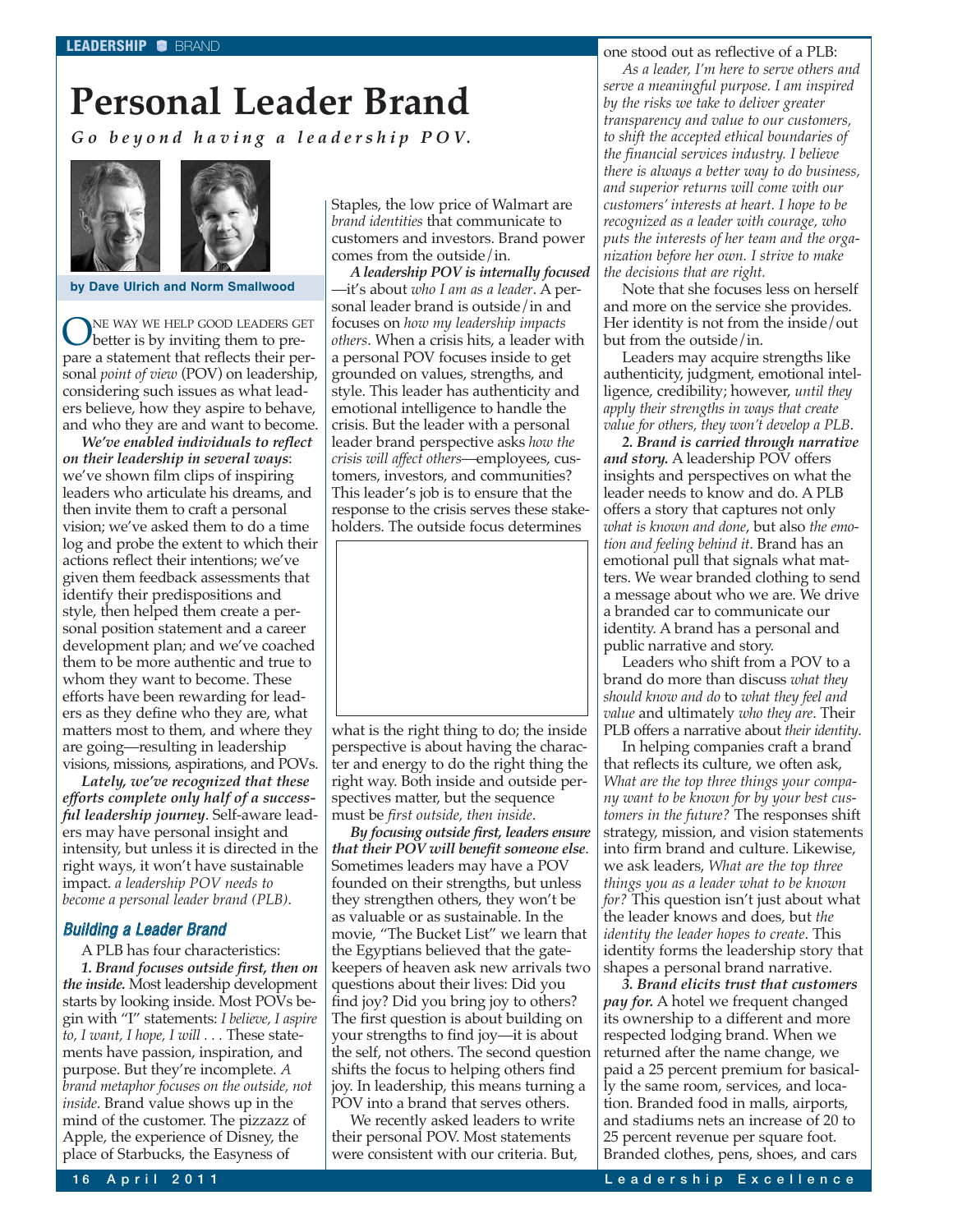sell for more. Brand also creates intan-**PEOPLE O** LOSS gible market value as investors have more confidence in future prospects.

Leaders who focus on their *brand* elicit *greater productivity* from employees, *more confidence* from customers, and *increased security* for investors. Employees who work for leaders with a strong PLB know more clearly what is expected from them and how to meet the leader's expectations. One leader was known for his passion for innovation and creativity; his employees were willing to take risk, offer new ideas, and challenge the status quo to respond to their leader's brand.

Another leader, known to her customers for her dedication to service, spends much of her time directly with customers, reads and responds to customer concerns, and shops as a *hidden shopper* to have a customer experience.

*Brand* implies a *partnership* between the firm and its customers. Leaders who coach, collaborate, and communicate are partners with those they lead. They co-create an *agenda for the future* and co-deliver on the shared agenda.

*4. Brand is sustainable.* Brands have impact beyond any time period, product, or ad campaign. Lasting brands endure because they are patterns, not events. These brands do not emerge merely by rhetoric or design, but by consistent actions over time that communicate and embed a brand promise. Brand recall comes when the brand endures over time and place.

Too many leadership POVs are more rhetoric than resolve, more aspiration than action, and more hopeful than real. Brand promises without results are not sustained. Leadership wish lists need to be replaced with leadership vows. When we ask leaders to prepare their PLB, they commit to *what they have to do to sustain their brand in the eyes of those they serve*. A *brand focus* builds *leadership sustainability*. *Noble ideas* are linked to *daily behaviors* (*simple actions influence long-term results)*. *Personal passion* is coupled with *interpersonal awareness* and a *commitment to constant learning*. Personal values create value for others, and endure over time.

We challenge those who develop leaders, and those who want to be better leaders, to move beyond a leadership POV to build their *PLB*. We make leadership sustainable when we focus outside/in, create stories based on creating value for others, and build trust. **LE**

*ACTION: Create a Personal Leadership Brand.*

### **Sudden Leader Loss**

*Most firms are left unprepared.*



### **by Sandi Edwards**

THE MUCH PUBLICIZED<br>departure of Apple<br>CEO Stress John James CEO Steve Jobs demon-

strates that while such news can send charges through the stock market, Apple was prepared for such a change. As Jobs goes out on medical leave, COO Tim Cook steps in to handle operations.

When we surveyed more than 1,000 senior managers, we found that *only one in five organizations is prepared to deal with the sudden loss of key leaders* (14 percent are *well prepared*, 61 percent are *somewhat prepared*). More than half of respondents said their companies implement succession management at the senior executive level, *fewer than 40 percent include mid-level managers and skilled professionals in succession planning*. Only 11 percent include first-line

supervisors, and just 12 percent of SM programs are integrated with TM programs such as performance management and employee development.

*The findings point to a looming management succession crisis.* Few firms are ready to manage a top-level succession in an emergency, meaning *most companies are*

*taking huge risks by failing to address their bench*. With every senior departure, the external brand perception is jeopardized —with a negative impact on stock values. Immediate and inherent financial costs accrue to the business as a result of *sudden* or *unplanned* employee exits.

*Most firms fail to plan for succession at management layers below the top rank.* When unplanned changes occur, internal chaos results—a lack of continuity with product innovation, inconsistent customer service, customer defections, and the lengthy ramp up before a new hire becomes effective and contributes positively. Morale and engagement take a hit, and the malaise impacts creativity, productivity, and performance.

Scarcely half believe their company's bench strength is *adequate*, and merely 10 percent think it's *robust*. The most common *merely adequate* succession planning is when senior managers pay only lip service to the program and are

not committed to developing and promoting from within the ranks—or when planning is geared only to executives.

*Managing succession requires mobilizing all employees to reach goals.* Employees need to have a clear understanding of the direction, strategy, and how their roles contribute to success. Today's younger generation expect opportunities to learn, grow, and contribute; they need to understand where and how their talents fit. SM provides the platform to ensure people are *focused on targets that enhance performance*.

*Planning for a smooth management succession is vital:* And yet getting top leaders to focus on SM is a challenge: even great leaders may not want to consider a worst-case scenario, and finding, growing and retaining leaders in waiting isn't easy. For the past two years, managers have focused on cost cutting and survival. Now it's time for investment in sustainability and competitive advantage, based on the effective use of talent—having the best people in pivotal leadership roles, prepared to step in. Many executives are reconsidering retirement, having seen their savings drop during the recession.

> So, it's challenging to know which leaders are planning to retire in the near term.

*To create a sound succession plan, take nine steps:* 1) create and clearly articulate current and future SM strategy; 2) ensure that the senior management team champions, communicates, sponsors and actively participates in the program; 3)

ensure that all employees see regular, performance-based examples of promotion from within the firm to show that the SM plan is real and that the strategy does work; 4) inform employees of their vital role; 5) assess the talent pool objectively against both the needs of the business today and the needs projected for the future; 6) ensure that development plans reflect required competencies and align with clearly stated values; 7) continually validate your belief in your people and develop them for success; and 8) make development integral to the culture an ongoing journey with measures and expectations; and 9) target all development efforts toward the business requisites and strategy.

Take these steps and *an effective succession management program will follow*. **LE**

*Sandi Edwards is SVP of AMA/Corporate Learning Solutions. Email sedwards@amanet.org.*

*ACTION: Prepare for the sudden loss of a leader.*

*Dave Ulrich (dou@umich.edu) Norm Smallwood (nsmallwood @rbl.net) are partners in Results-Based Leadership Group.*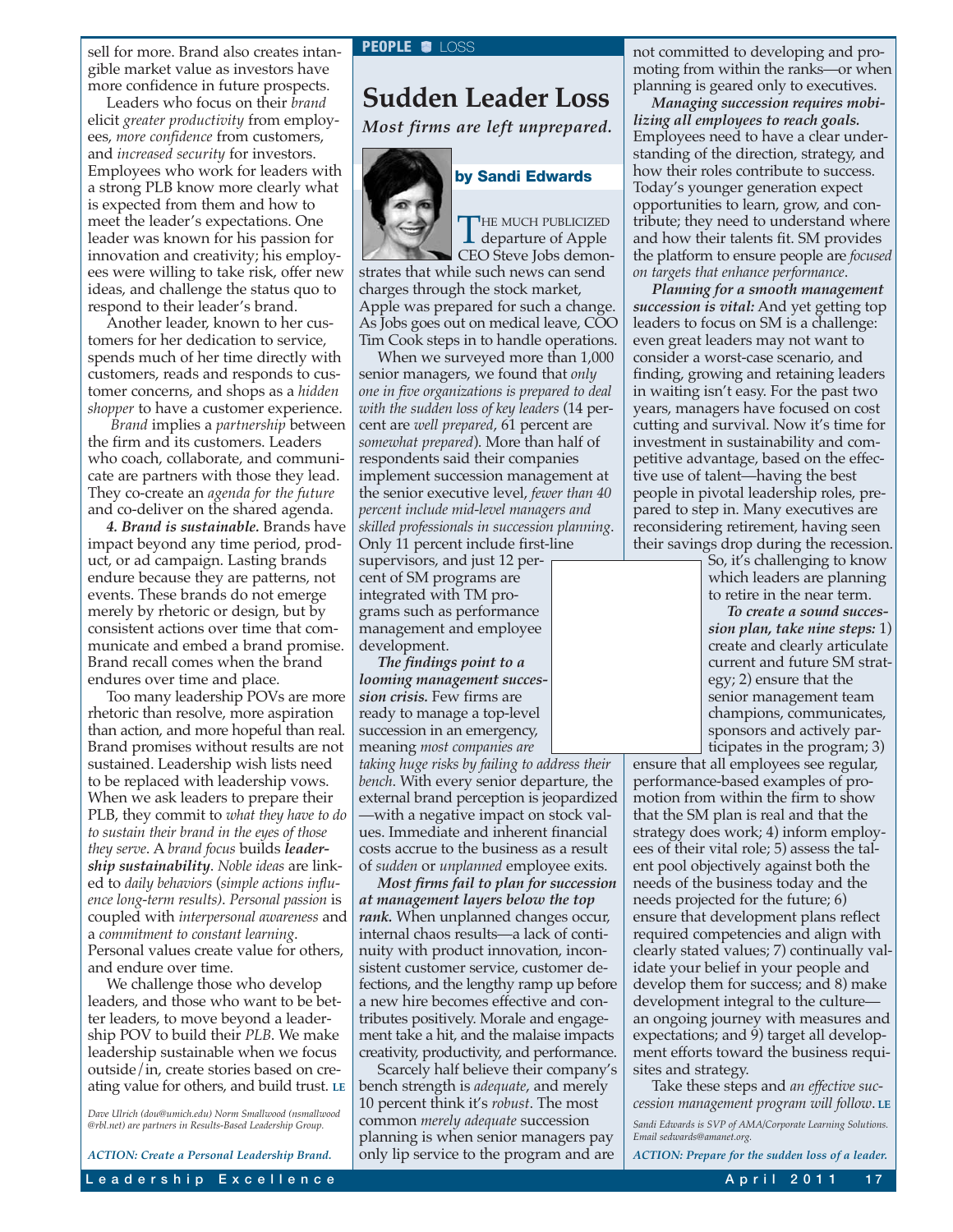# **Employee Commitment**

*The grass is not always greener.*



### **by Joe Folkman**

IN REVIEWING OUR 20<br>
employee commit-N REVIEWING OUR 2010 ment data, we noticed

a small but interesting shift—a small increase in the percent (.7) of *uncommitted/unsatisfied employees*. This was not unexpected. Last year was difficult. The struggling economy created job losses, translating into bigger workloads with fewer rewards. And while in good years *dissatisfied employees* could quit and go to work for another company, the poor job market has forced dissatisfied employees to "quit and stay," resulting in a higher percentage of unsatisfied workforce.

The most surprising shift, however, was a 4.2 percent increase in the percent of *highly committed* employees. Why, in a tough year, would this increase occur? We studied this closely in a client that increased their employee satisfaction/ commitment by 13 percentile points during the recession. In years when the job market was robust, many employees were quick to leave this company. *The grass always seemed greener somewhere else*. Then times got tough, job opportunities dried up, and employees started to notice how green the grass was where they were standing.

A big part of the *greener grass* were the improvements this company made that led to the positive shift in engagement. When the recession ends, they want to be positioned to take advantage of the recovery. *They stuck to their values and found ways to help their employees see the advantage of working for them*. The recession has created a great opportunity for many organizations to help their employees realize the value of staying with their current employer.

Here are the top 10 items that, when improved, have the greatest impact on creating a positive shift in employee engagement and satisfaction.

*1. Improve collaboration and cooperation between departments.* This can be a big hurdle. Groups hoard resources, compete for talent and duplicate information which makes everyone's job harder. One CEO said, "All of our profits are in the cracks between the various businesses or functions."

*2. Make sure your company is a leader in protecting the environment, social responsibility and making a positive difference.* People want to be proud of their employer. No one wants to work for a *ruthless polluter with no conscience*. Since the business of many companies is in not saving the whales or cleaning up the environment, organizations need to look for opportunities where they can give back. Even small effort can have a big positive impact.

*3. Empower employees to do more.* Employees want to contribute; they want to do more, not less. People want to be treated like responsible adults who can make good decisions. When organizations push responsibility down, the result is productivity that flows up.

*4. Be a great, inspiring boss.* Poor leaders make life miserable, create dissatisfaction, reduce productivity, and increase turnover. But people want more than a good boss; *they want a great boss,* and organizations need to help leaders step up. Poor leaders produce *uncommitted/unsatisfied* employees; great leaders create more *satisfied/highly committed* employees. The behavior that separates leaders with *highly satisfied/committed* employees is the ability to inspire and motivate others. The knee-jerk reaction of many leaders when they encounter difficulty is to drive harder for results. The leaders who increase the number of highly committed employees *push* but they also *pull*, they inspire and motivate.

*5. Create an efficient organization. People hate to wait, can't stand lines, and delays drive them crazy*. Everyone feels that way. Inefficient organizations not only destroy their profitability, they crush satisfaction and commitment.

*6. Give employees a clear set of priorities.* Many employees feel that they are batted back and forth from one priority to another without knowing why they are asked to shift in a different direction. The whip-lash effect of constantly changing priorities erodes satisfaction and commitment.

*7. Openly listen to employee concerns and frustrations.* Many managers don't want to hear about the frustrations of

their employees. Opening the channels, listening and then responding to those things we can change will have a positive impact. While some concerns might be categorized as whining, most will have an impact on the productivity and profitability of the organization.

*8. Improve communications.* The most common recommendation for improvement on our employee opinion surveys is to improve communication. Too often leaders avoid holding open discussions with employees. Getting regular and frequent updates is easy for an organization to do, but often goes overlooked. Few leaders communicate too much, but often rationalize they have sent the message once and *once is enough*. All of us need to hear messages many times to understand their importance.

*9. Have the right number of people to*

*do the critical work.* Most organizations in the recession have downsized; hence, the scope of many jobs increased. People don't mind carrying a bigger load to help out in tough times, but *some work loads are so heavy that they crush employee satisfaction, engagement and productivity*.

Organizations need to get the right amount of manpower on the critical work assignments. When people feel overburdened, their productivity and results suffer along with their engagement. Leaders need to have the courage to *push hard for needed resources*.

*10. Grow and develop employees.* For many companies, the first thing to be cut in a tough economy is training and development. They rationalize this by telling employees *they are being developed on the job*. Having the same experience, over and over again, is *not* developmental. Employees are valuable assets and investing in their development can pay back substantially.

With low turnover and reasonable productivity, many leaders don't see the need to improve the engagement and commitment. As the job market returns, turnover will follow (30 percent are thinking about quitting). We may be looking at *the perfect storm*. Pentup frustrations, inability to fulfill career aspirations, boredom and feeling stuck may send your best people, your top performers, out the door. So pay attention to these 10 items that impact employee engagement and satisfaction **LE**

*Joe Folkman is partner of Zenger-Folkman. Visit www.Zenger-Folkman.com*

*ACTION: Engage in these 10 practices.*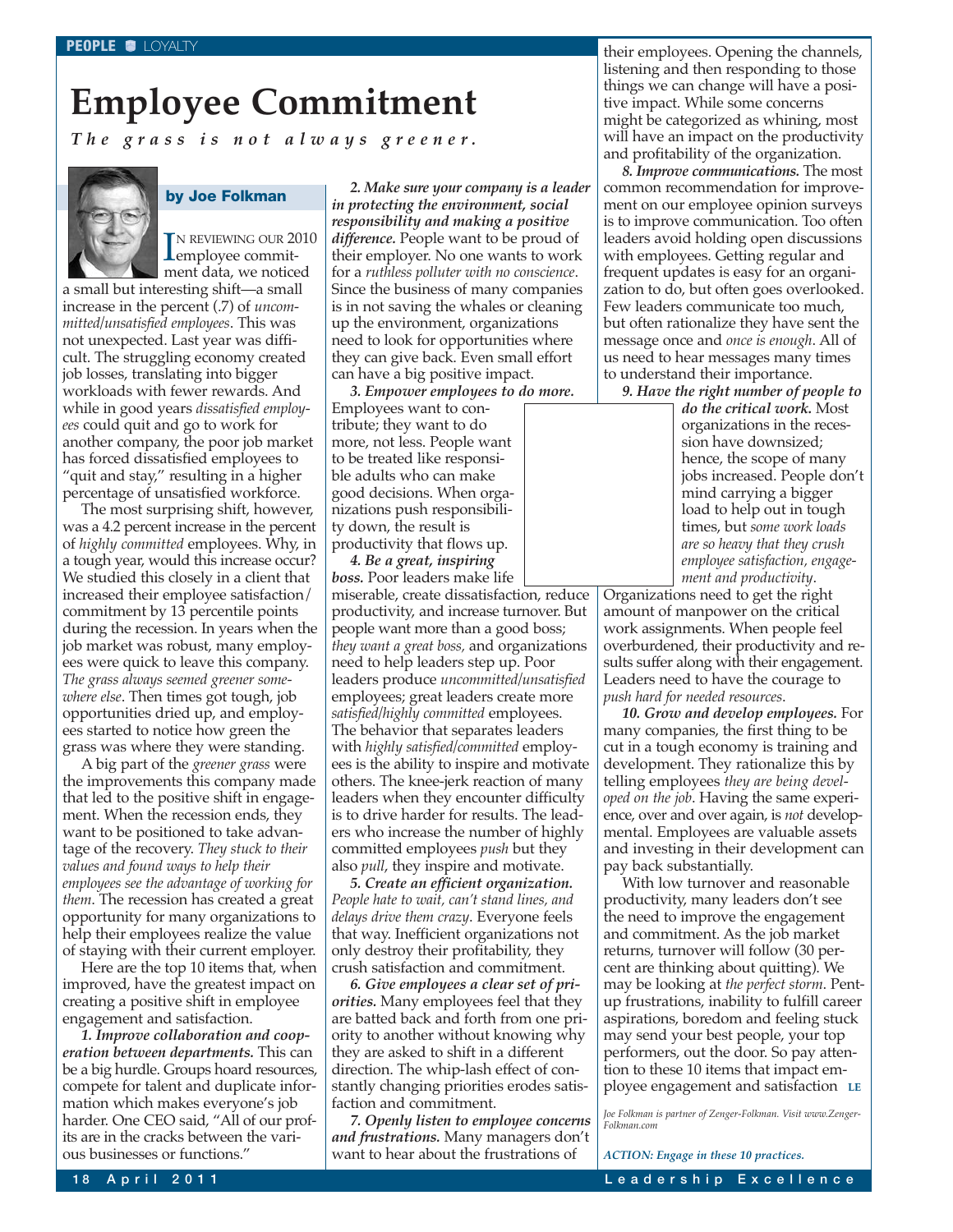# **Courageous Followers**

*Should we stand up to or for leaders?*



### **by Ira Chaleff**

WHEN SENIOR MILItary officers enter a room, subordinates stand. So do members of the press and cabinet officers when the President enters. We stand when the presiding judge enters the courtroom. Other cultures follow this norm. Is it healthy?

When we bestow formal authority on an office, we need that office—president, governor, general, judge, CEO or chairman—to function and to lead difficult initiatives. Positions confer certain powers, and shrewd officeholders acquire additional power. But ultimately the power of the office always rests on the agreement of those over whom it exerts authority.

Consider tribal leadership. Perhaps at its dawn, leadership went to the strongest individual or fiercest warrior. Soon social skills, strategic skills, and communication skills were important. When the tribe elevated a more multifaceted leader, some members would still be stronger, and others could form factions and counter or undermine the leader, keeping the tribe in turmoil and weakening its capacity to thrive.

To manage these forces, symbols, narratives, and customs emerged that protected the tribe from continuous conflict, enabling leaders to exercise what power the form of governance bestowed. Today, the president, judge, general or CEO enjoys similar predictability of support, *provided they do not egregiously violate the trust placed in them*. Standing up when they enter is a way of reinforcing the order of things.

Most leaders like this custom, as the group continually reaffirms the power bestowed on the position. It is further reinforced by conventions such as addressing the head figure by title, rank, or salutation. The deference that shown helps get things done. But, *is it healthy for the group or the office holder, given the human tendency to abuse power?*

*I find that it depends on variables*, such as the divergence of opinion tolerated or encouraged, or the processes in place for decision making that invite diverse voices to be heard. But *the practice is fraught with potential danger*.

*Behavior tends to change in the face of authority.* Those lower in the hierarchy often self-censor or comply with orders, even those they feel are operationally or morally questionable. In the Milgram experiments, subjects complied with orders to inflict pain on others despite their discomfort—and the only trappings of authority were a lab coat and clip board! How much more do medals, robes, titles, and corner offices affect behavior? Should we further reinforce the social distance and power differential with the habit of standing each time the office holder enters?

Ultimately, the outward display of etiquette is not the problem—it's what occurs inwardly, in how the leader with

these trappings of authority, and those near him or her, interact with each other. How can we honor the merits of standing when the leader enters the room without exacerbating *the tendency of hierarchy to distort relationships and communication*?

*Courageous followers stand up to and for their*

*leaders.* We need to stand up *for* our leaders—they need and usually deserve our support. If in our culture we literally stand up *for* the leader, we can use this act as a silent reminder of our *dual duty* to also stand up *to* our leaders.

*Leaders need candor, and candor requires courage.* We can use the convention of standing when the leader enters to remind ourselves that we need to stand *in both postures* if we are to serve the leader and organization well. Especially when either the culture or style of the leader requires formal acts of deference, we need to remember *the equal importance of respectful divergence*.

When we are in the authority role, we can consider to what degree it serves us to relax these conventions. We can even imbue the custom of standing *for* a leader with a dual meaning that retains respect for authority without producing the *hyper-deference that is the downfall of leaders*. We stand up *for* the leader and, when necessary, *to* the leader, in service of the our purpose and values.

If you are frustrated in trying to influence senior leaders whose style impedes growth, productivity or

morale—what can you do? If you dare to question the leader, you are quickly earmarked as someone who needs to go; hence, silence (intimidation) reigns.

Those who work closely with the leader, (*senior followers*) need to assume responsibility for keeping their relationship honest, authentic and courageous. Yet, we don't honor courageous followers. We talk pejoratively of followers being weak. And we don't train people how to be strong followers who are not only capable of brilliantly supporting their leaders, but can also effectively *stand up to them when necessary*.

*Optimum performance requires that both leaders and followers place the organization's welfare at least on par with protecting their personal interests.* Where authoritarian relationships prevail, team members tend to conform, rather than risk the conversations that are needed to address leadership's contributions to mediocrity. Smart leaders create cultures where honest communication is the norm and rewarded. But,

> human nature conspires against this, and few speak truth to power. If they do so, and get rebuffed, they don't do it again.

> *If you are in a follower role with a leader who is abusing power, why risk your job by blowing the whistle?* It is a better way to live. *Win or lose, you carry*

*yourself with integrity and self-respect*. And, if you aspire to leadership positions yourself, you'd better learn to take risks. People who can't risk, can't lead.

Ask yourself: Am I holding back my contribution. Am I willing to take risks? Do I need to take more initiative? Do the perceived risks require courage to act? If so, what sources of courage can I draw on? Have I earned the leader's trust? If not, why? Is my performance the problem? Do I have the skills to effectively confront the leader?

If you tolerate the leader's counterproductive or dysfunctional behavior, *you pay a steep price*—and you place the leader at risk. So, in the leader's selfinterest, learn how to help the leader be more receptive to making changes.

When we're receptive to both receiving and initiating honest and respectful feedback, and having difficult but necessary conversations, we can help our team break unproductive patterns and learn *healthy ways of working together*. **LE**

*Ira Chaleff is president of Executive Coaching and Consulting Associates and author of* The Courageous Follower*. Visit www.courageousfollower.com.*

*ACTION: Stand up for and to your leaders.*